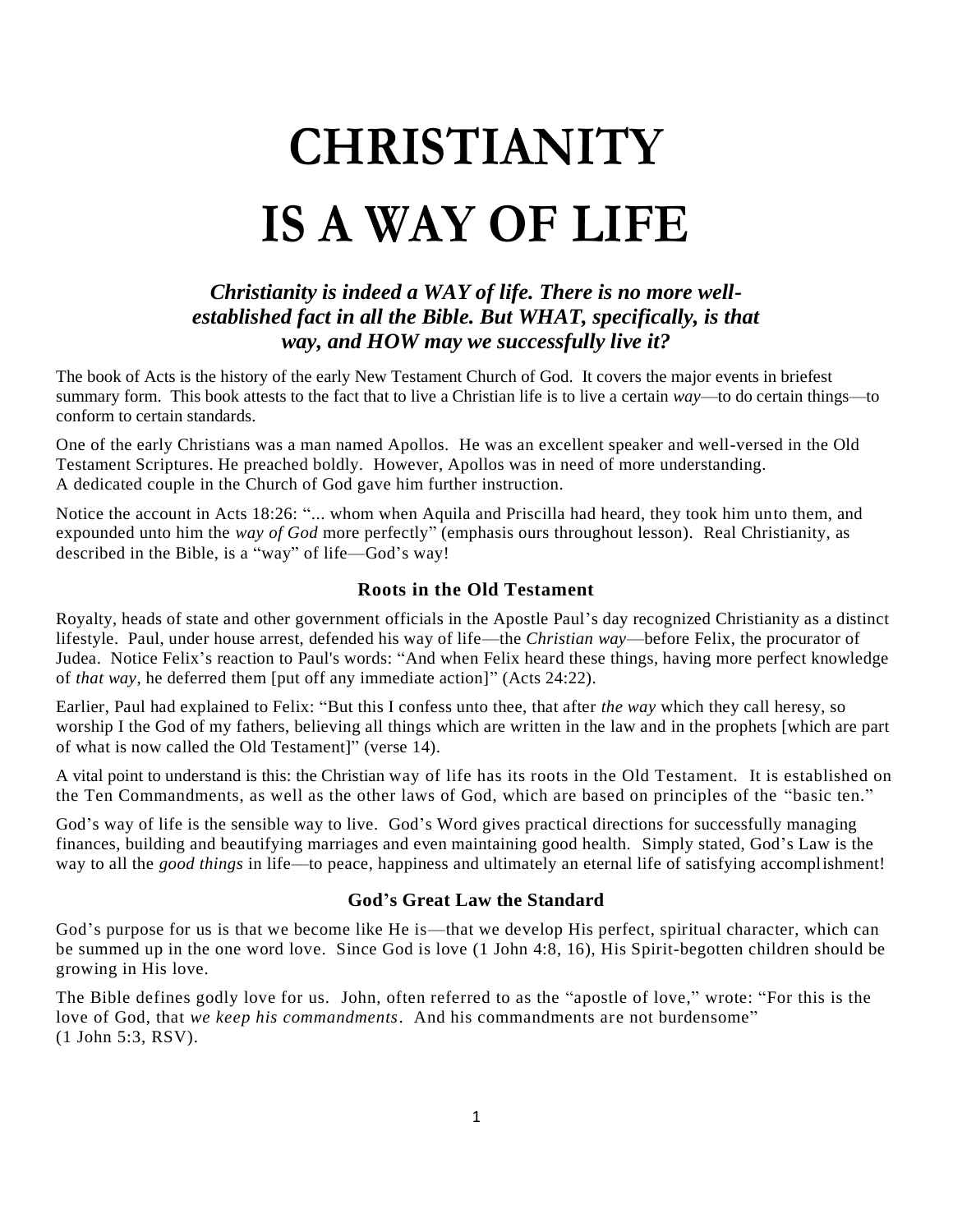The Apostle James referred to the Ten Commandments as the royal law of liberty (Jas. 2:8 -12). That is because they free those who keep them from the bondage of the hurtful ways of this world. The Ten Commandments reveal the great love God has for His children.

Before His crucifixion, Jesus Christ told His disciples: "If ye keep my commandments, ye shall abide in my love; even as I have kept my Father's commandments and abide in his love" (John 15:10). God's love and His Law are in perfect agreement. They do not oppose each other, as some erroneously believe. As Jesus plainly stated, "If ye love me, *keep my commandments*" (John 14:15).

#### **The "Test" Commandment**

Many who claim to be Christians profess to keep the Ten Commandments. However, most do not want to keep God's seventh-day Sabbath.

Few realize that observing the Sabbath day is a major sign identifying a true Christian. The Bible shows that the fourth commandment is the *test* commandment! The keeping of the seventh-day Sabbath is an indication to God of one's serious commitment to live by *every* word of God.

We learned in our previous studies that God defines a Christian as one whom He has begotten by His Holy Spirit (Rom. 8:9-11). The Apostle Peter pointed out something most vital about those to whom God gives His Spirit. Notice what he said in Acts 5:32: "And we are witnesses to these things [Jesus Christ as Savior], and so is the Holy Spirit whom God has given to those who *obey him*" (RSV).

An obedient attitude is one of the qualities God looks for in a potential member of His Family. He inspired Isaiah to write: "... to this man will I look, even to him that is poor [humble] and of a contrite spirit, and trembleth at my word" (Isa. 66:2).

A true Christian will be striving to keep all of God's commandments—including the fourth!

The seventh-day Sabbath is a memorial reminding us every week that God is Creator, Ruler and Sustainer of the universe. It also points to Christ's coming rule in the Millennium, when mankind will experience "rest" from war, poverty, fear and suffering.

Keeping the Sabbath sometimes involves considerable faith. It is not always easy to obey God in this society. But the blessings are many to those who have the courage and faith to obey God and keep the seventh -day Sabbath.

#### **Special Annual Days**

Just as the commandment against adultery includes, in principle, prohib ition of all forms of illicit sex, the fourth commandment includes other special God -ordained days. These are *seven annual* festivals, which include special Holy Days or Sabbaths of rest. These annual observances detail the working out of God's great Master Plan for man. The reason the Christian-professing world does not really understand man's awesome potential and God's plan of salvation is because the professing Christian churches do not keep the days God says are *holy* to Him!

#### **A Little-known Financial Law**

The weekly and annual Sabbaths are special *times* God has set apart for us for physical rest and spiritual worship. In a sense, we give these portions of time back to God. As we do, He grants us greater understanding of His way, even as we are rejuvenated physically and spiritually on these days.

Likewise, God instructs His children to return a part of their income to Him for His use here on earth. Although the Creator God has unlimited resources, He has always conducted His work *among* and *through* human beings. Today, God desires that those He calls have an active role with Him in introducing the knowledge of His way of life to others by helping finance the work His Church is doing on earth.

Long ago, even during the time of Abraham, God used the tithing (or "tenthing") system to underwrite His work for that time. God's Church today uses the same method to finance His commission to preach the Gospel of the soon-coming Kingdom of God to the world.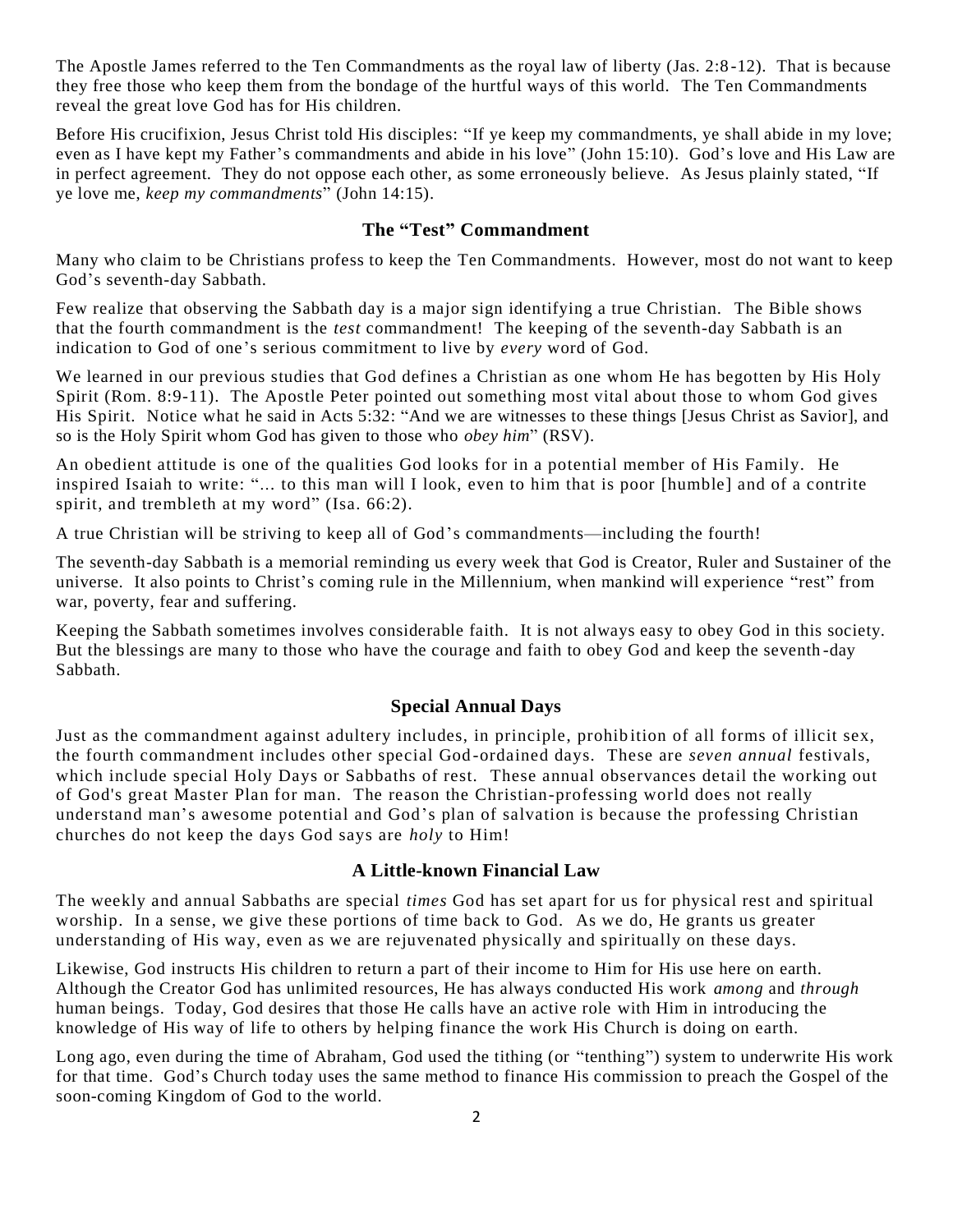The act of tithing expresses our recognition of God's rulership over the entire earth, and over us individually. It shows our cheerful adherence to the first great commandment—worshipping the true God and Him only. And as with observance of the weekly and annual Sabbaths, the man or woman who keeps God's financial law will reap the physical and spiritual blessings promised in His Word.

#### **Obedience and Overcoming**

Although the true Christian strives to keep all the laws of God, he still sins occasionally. He does not want to sin, but sometimes does when caught off guard, overwhelmed by habit, temptation or circumstances.

The Christian life, as revealed in the Bible, is one of overcoming and growing spiritually *toward* the spiritual maturity and perfection of Christ (Eph. 4:13). Through our previous studies, we learned that this perfection will not be fully achieved until the resurrection of the dead in Christ. In the meantime, God expects Spirit-begotten Christians to be developing more and more of the character of Christ as they learn to follow His way of life.

But overcoming and conquering sin is impossible by human strength alone. It must be accomplished in partnership with God through the faith *of* Christ, which is a gift from God through His Holy Spirit. God promises to give us His Spirit and this faith upon repentance and baptism.

Although Christians sometimes stumble spiritually and sin, our loving and *most merciful* heavenly Father is ready and willing to forgive and restore us to the right path of overcoming and growing—if we acknowledge our sins and ask His forgiveness.

How beautiful, encouraging and rewarding is the way of God!

Let's learn more about the details of what the *Christian way of life* is all about.

# **LESSON 12**

# **What Is a Real Christian?**

What is a *real* Christian? Could you give the Bible definition?

Jesus described the very basis of real Christianity in what is commonly called the Sermon on the Mount (Matthew, chapters 5-7). This "sermon" actually started out as a private lesson for His disciples (students or learners). Jesus pointed out those characteristics which would clearly identify His true followers.

Before we focus on several of these Christian characteristics, you should first read all of Matthew 5, 6 and 7.

**1.** What did Jesus say about the "poor in spirit"? Matt. 5:3. Did He mean that they would be lacking the Spirit of God? Rom. 8:9; Luke 11:13.

COMMENT: No, Jesus was not suggesting that they would lack God 's Spirit. Rather, He went on to show that those who are truly humble will be blessed because they will be in God's King dom.

**2.** What will the meek inherit? Matt. 5:5. Was Jesus meek? Matt. 11:29. Will a Christian exhibit the characteristic of meekness in the way he conducts his daily life? Eph. 4:1-2.

COMMENT: There is a difference between being meek and being weak. Jesus was meek, but not weak! He endured abuse and injury with patience and without resentment (See 1 Peter 2:21-23*). A meek pe*rson will not try to justify himself when he is wrong. Neither does he feel superior to others. He will not try to get even with others, nor try to get revenge.

**3.** What will a true follower of Christ—a Christian—be "thirsting" for? Matt. 5:6. What is the Bible definition of righteousness? Ps. 119:172.

COMMENT: To "hunger and thirst" for righteousness is to be deeply motivated to obey God—to keep His laws, which He gave to us in loving concern for our own good.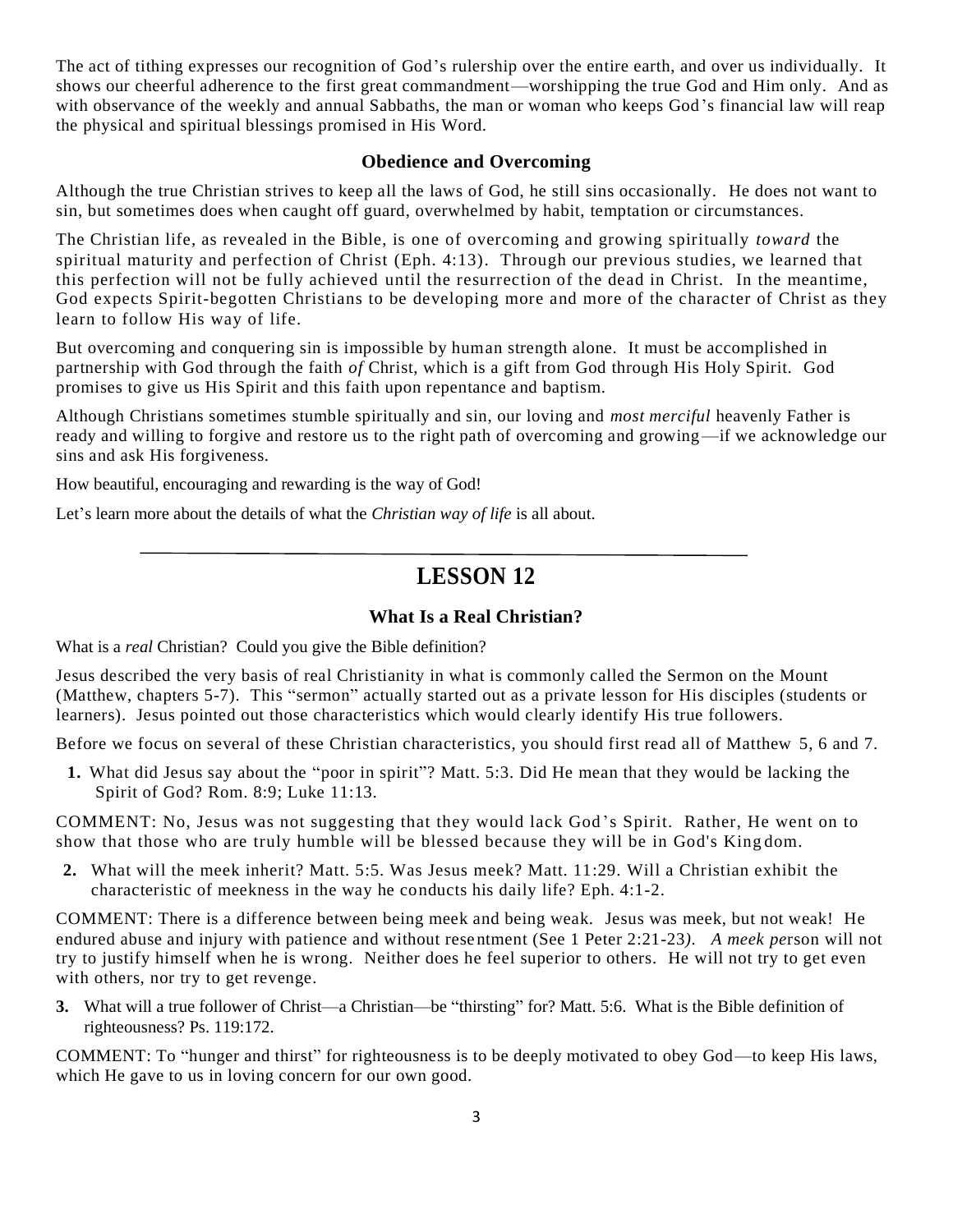Those who are truly hungering and thirsting for righteousness will be studying God 's Word for true understanding. They will be willing to change when they see they've been wrong, admitting their wrong beliefs, their mistakes and their sins. "Study to shew thyself approved unto God" (2 Tim. 2:15), wrote Paul to Timothy. "Prove all things" (1 Thess. 5:21), Paul said to the Thessalonians.

- **4.** Who did Paul say are justified before God the *hearers* or the *doers* of God's Law? Rom. 2:13. Did Paul make it plain that even though the unmerited pardon of our sins is by the *grace* of God through faith in Christ's sacrifice, a Christian is nevertheless required to keep God's Law? Read Romans 3:31 and all of chapter 6.
- **5.** Who did Jesus say will enter the Kingdom of God? Matt. 7:21. What did the Apostle Paul plainly say was important for a Christian to be doing? 1 Cor. 7:19. COMMENT: Notice that in order to enter God's Kingdom, there is DOING required-not just the confession of Christ as our Savior. God is also very much concerned about our spiritual "works" after we become Christians. He makes it plain that we cannot enter the Kingdom of God just by thinking Christ has done it all for us.
- **6.** Unless one has the love of God, can he really be a Christian? Read and summarize 1 Corinthians 13:1-8, 13 (the word "charity" in the King James Version means godly love). What are we if we lack the love of God? Verse 2.
- **7.** Will God's love, which He imparts through His Spirit, lead one to keep the Ten Commandments-all ten of them? Rom. 13:8-10. In what way did God inspire John to confirm Paul's statement-what is the Bible definition of God's love? 1 John 5:2-3. How is God's love perfected in a Christian? 1 John 2:5.

## **A Christian "Walks" With God**

- **1.** Is a real Christian one who strives to follow Christ to imitate His example to "*walk*" with Him? 1 Pet. 2:21; 1 John  $2:6.$
- **2.** Who is one of the first men in the Bible who "walked" with God? Gen. 5:22-24. What else are we told about Enoch? Heb. 11:5, last part. Will he be in the first resurrection? Heb. 11:13, 39-40.
- **3.** What other great patriarch walked with God in the antediluvian world? Gen. 6:9. Did Noah find grace in God's sight? Verse 8. Was Noah clearly a faithful and righteous man who pleased God? Heb. 11:7.
- **4.** What was God's command to Abraham? Gen. 17:1. Why could it be said that he did indeed walk with God? Gen. 26:5; Heb. 11:8-10.
- **5.** Was God also Abraham's *friend* and companion? 2 Chron. 20:7; Isa. 41:8; Jas. 2:23. Did God talk with Abraham as a close friend would? Gen. 18:17-19, 23-33. (Recall from your previous studies that the "LORD" of the Old Testament was in reality the member of the God Family who later became Jesus Christ.)
- **6.** Did God also talk with Moses as with a close friend? Ex. 33:11; Num. 12:7-8; Deut. 34:10.
- **7.** How can we become Jesus Christ's friends? John 15:14-15.

COMMENT: True friends walk together and talk together freely, without fear or embarrassment. They think much alike, and are in agreement, or else they are not real friends (Amos 3:3).

- **8.** Did God specifically command His Church in the wilderness (Acts 7:38)—the ancient nation of Israel—to walk in His ways; that is, to keep His laws? Deut. 5:32-33; 8:6; 10:12-13; 11:22; 13:4; 26:17; 28:9.
- **9.** Did God promise to walk with them if they would walk with Him? Lev. 26:3, 12. Would He greatly bless them if they walked with Him? Read and summarize verses 4-11.
- **10.** But if the people of Israel chose to walk *contrary* to God—refused to walk in His ways—what did God say would happen to them? Read and summarize Leviticus 26:14-39.

COMMENT: To "walk with God" clearly means to keep His commandments and laws, and to do those things that are pleasing in His sight (Lev. 26:1-3; 1 John 3:22). It is the only way to be a real Christian!

**11.** What will a real Christian's attitude be toward the sinning society around him? 1 John 2:15-17; 1 Pet. 4:1-4; Rev. 18:4. What will he be striving to live by? Matt. 4:4.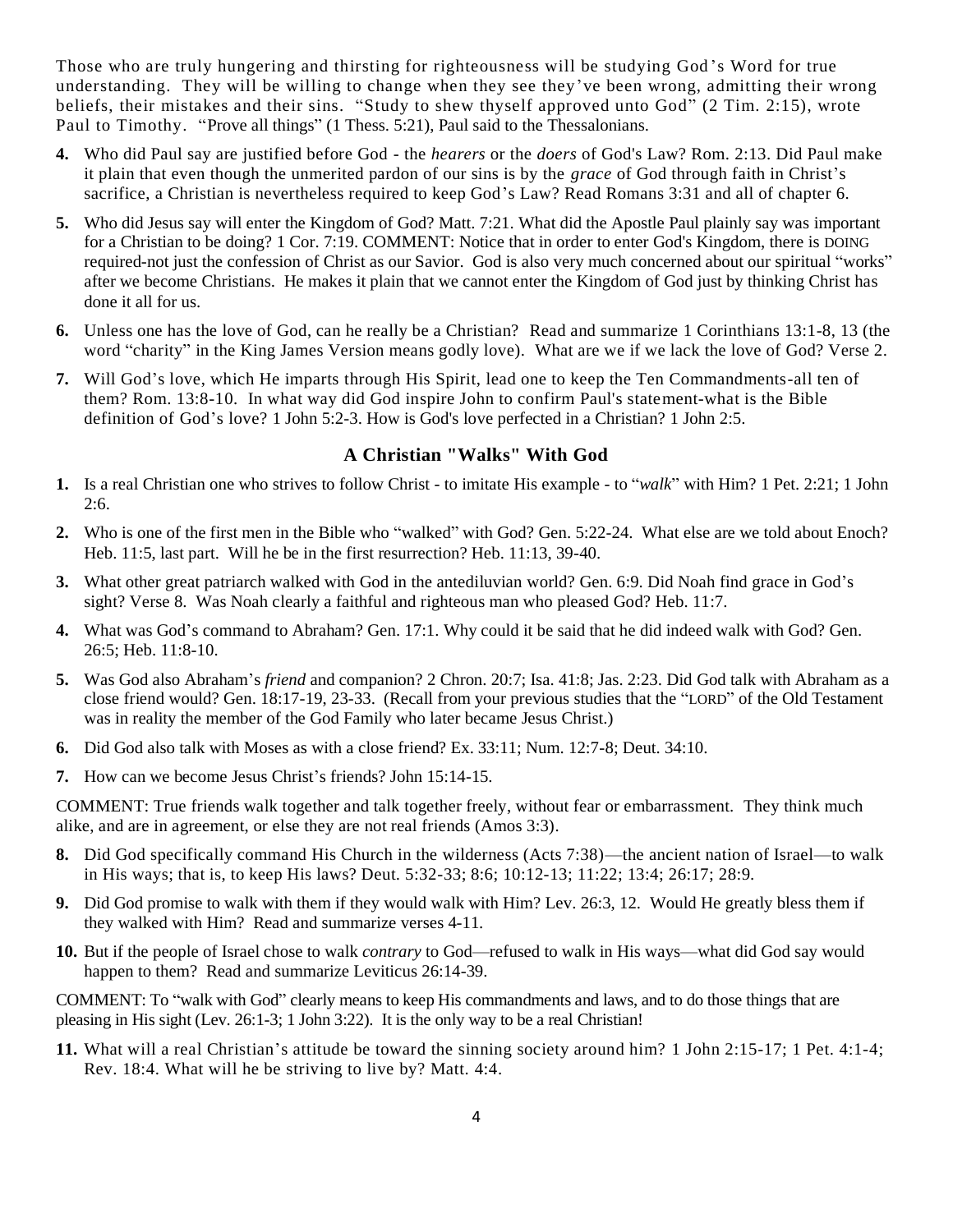COMMENT: A real Christian will no longer be able to conscientiously follow all the customs and practices of the society around him. Where he formerly "went along with the crowd," thoughtlessly participating in various social activities and business practices, he will now begin to question his lifestyle. He will begin asking: "What is God's will? How does God say I should live?" He will begin saying, with Christ, "Nevertheless not *my* will, but *thine*, be done" (Matt 26:39*).* And he will begin to diligently search the Word of God to learn the will of God and *follow* it.

Of course, God's people must live in this world (John 17:15-16). And while striving to fully obey God—not being conformed to this world's ways (Rom. 12:1-2)—they should strive to "... live peaceably with all men" (verse 18). If a Christian has to disagree because of a biblical teaching, he does so without being disagreeable or selfrighteous about it.

**12.** What further responsibility do Christians have toward the world? Matt. 5:14-16.

COMMENT: While not "of the world" in the sense that Christ meant in John 17:16, those men and women of God who have the Holy Spirit and a knowledge of God's truth and abundant way of life have a responsibility to be bright "lights" in the world. God's people should be exhibiting the "fruit," or characteristics, of God's Holy Spirit in their daily lives. They should be *reaching out* with friendliness and with a helping hand toward their neighbors and those they come in contact with every day. People not yet called of God will be encouraged as they see a little of the mind and character of God in action through the living example set by individual Christians.

**13.** What steps has a Christian already taken to be recognized by God as one of His children? Acts 2:38. What has God bestowed upon him as a free and unearned gift because of his obedience? Same verse and Acts 5:32. ("Holy Ghost" is an archaic rendering in the King James Version. It should be translated "Holy Spirit.")

COMMENT: A Christian has been convicted by God and is now yielded to Him. His carnal, antagonistic attitude toward God (Rom. 8:7-8) is transformed (Rom. 12:2). He has come to realize he has sinned against God, having broken His holy, righteous Law (1 John 3:4). Therefore, he cried out to God and asked His forgiveness for those past sins through the sacrifice of Christ, and for a lifting of the death penalty, which every sin incurs (Rom. 6:23). Then he obeyed the command to be baptized, indicating to God his deep sincerity and commitment to obey Him.

As a result of his repentance, baptism and the laying on of hands, he was given the Spirit of the Father, becoming a Spiritbegotten child of God. It was then that he became a TRUE Christian!

- **14.** Can one be a true Christian without having the Spirit of God? Rom. 8:9-10.
- **15.** What does God call the person who claims to "know" Christ, but refuses to *walk* in His ways—refuses to keep His commandments? 1 John 2:4. What will the one who says he is a Christian actually be doing? Verses 3, 5-6.

COMMENT: A Christian has sincerely repented of his sins and is striving, with the help of God 's Holy Spirit, to LIVE by his Savior's teachings. He is seeking to do God's will in every aspect of his life as it is revealed in the Bible. And he is becoming a recipient of the happiness and blessings that come from being obedient to God!

# **The Ten Commandments**

Jesus Christ preached the Gospel of the Kingdom of God. He proclaimed: "… *repent* ye, and believe the gospel" (Mark 1:15). Over and over again the Bible teaches repentance from *sin*, which is the breaking of God's great spiritual Law (1 John 3:4), summed up in ten great universal principles—the Ten Commandments.

As we have already learned in our study of the Bible, repentance is the first step toward salvation. Before God will forgive us of our sins, we must repent of (turn from) breaking His Law. "Fear God and keep his commandments: for this is the whole duty of man" (Eccl. 12:13). Now let's review several vital facts about the Ten Commandments and see how they apply to the Christian way of life.

- **1.** Are all ten of God's commandments conveniently listed for us in the Bible? Ex. 20:1-17; Deut. 5:6-21.
- **2.** Since neither listing is numbered in the text, how do we know that there are ten commandments? Ex. 34:28; Deut. 4:13; 10:4.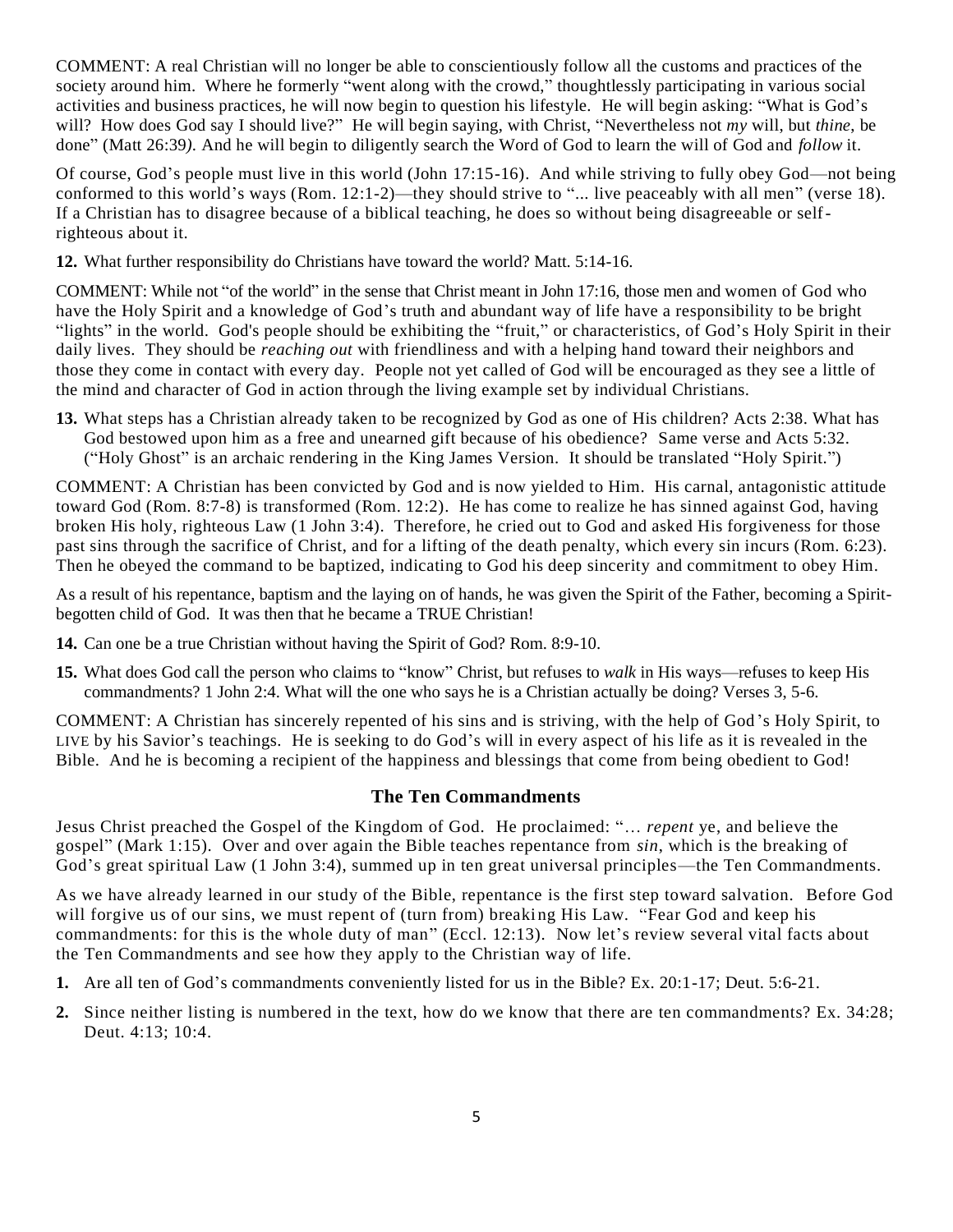**3.** Did the patriarch Abraham—the "father" of the faithful (Rom. 4:16)—think it was important to keep God's commandments? Gen. 26:5. What was David's attitude toward keeping God's Law? Read and summarize all of Psalm 119.

COMMENT: Both Abraham and David were commandment keepers. They had great respect for God's Law. That is one of the reasons they will both hold very responsible positions in the future government of God on earth.

David wrote: "O how love I thy law! It is my meditation all the day" (Ps. 119:97). David's daily habit was to ponder and study God's Law. It was a lamp to his feet and a light to his path (verse 105). His keeping of God's commandments made him wiser than his enemies (verse 98). Throughout this Psalm, David declared how he loved God's Law and used it as a guide in his life.

**4.** Did Jesus Christ keep the Ten Commandments? John 15:10. Did He teach others to keep them? Matt. 19:16-19.

COMMENT: These verses in Matthew 19 clearly show that Jesus specifically meant the Ten Commandments. He knew that God's ten-point Law would bring peace, fulfillment and joy to any individual or nation that would choose to keep it.

- **5.** Does the Bible show that the Church Jesus built would today be teaching obedience to, and literally be keeping, the Ten Commandments and other instructions of Christ? Rev. 12:17; 14:12. (Chapter 12 of Revelation personifies God's Church as a woman.)
- **6.** Is the Law of God *holy*, *just* and *good*? Rom. 7:12. Does peace of mind come from keeping the Ten Commandments? Ps. 119:165.

COMMENT: No one who consistently breaks God's Law can have real peace of mind. He will have fears and frustrations, as well as a guilty conscience. But the person who keeps God's Law has a clear conscience. He is at *peace* with God, with himself and with his neighbor. He has "the peace of God, which passeth all understanding" (Phil. 4:7).

The Law of God is the way to peace, happiness and joy. It is one of God's greatest gifts to mankind. It was given to make man happy, to lead him into the full, abundant life, and to lead him into eternal life. All the evil in the world has been caused by the breaking of God's great Law.

**7.** How did Jesus expand the keeping of the Ten Commandments? Matt. 5:21-22, 27-28. Did John understand this principle? 1 John 3:15. Did Paul understand the spiritual aspects of God's Law? Rom. 7:14.

COMMENT: Jesus came *not* to do away with the Ten Commandments (Matt. 5:17). Rather, He came to teach and show by example how to live by the *spiritual intent* of God's Law.

In Old Testament times God required only physical obedience from His "church." In other words, obedience only in the *letter*. This was because the Old Testament Church of God—the ancient nation of Israel—was not given the Holy Spirit to help them keep the spiritual intent of the Ten Commandments. But in New Testament times, God has made His Holy Spirit available to those whom He calls. He desires that His Spirit-begotten children follow Him in keeping the spiritual intent—the *fullness*—of His Law.

To be sure His disciples throughout the ages understood this new, "magnified" (Isa. 42:21) way of law keeping, Jesus singled out the commandments forbidding murder and adultery as vivid examples. He taught that now we are not only to abstain from the physical acts of murder and adultery, but we are also to avoid hatred and sexual lust in our *thoughts* as well.

Hatred against another human being is the *spirit* of murder. Sexual lust is the *spirit* of adultery. Christ showed how God's commandments apply to our innermost thoughts and attitudes. Let's notice how we can keep the spiritual intent of God's Law, although still imperfectly because we are not yet born of God.

**8.** How did Christ summarize the great Ten Commandment Law of God? Matt. 22:36 -40. What is the basic characteristic of God's nature and character? 1 John 4:8, 16.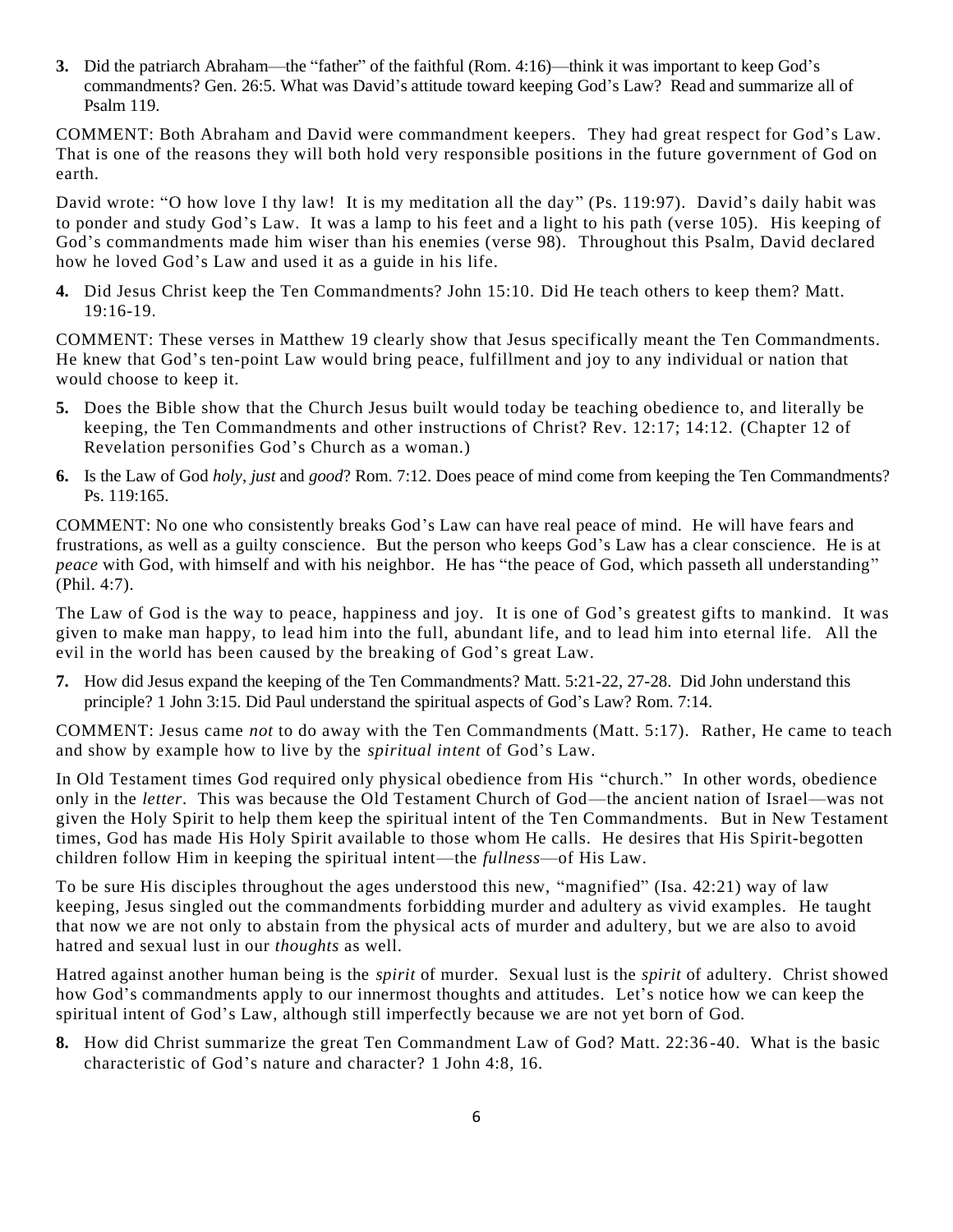COMMENT: The Ten Commandments are expressions of the divine love of God because they reflect the very character and nature of God, which is summarized by the word *love*. This love, as we learned in the previous lesson, is not just another form of human love, but the *divine love* that comes directly from God through the Holy Spirit (Gal. 5:22).

Since God is love, Jesus showed that the whole spiritual intent and purpose of God 's Law is *love*. The first four of the Ten Commandments show us how to love God, while the last six show us how to love our neighbor—all fellow human beings.

**9.** If we possess and exercise God's Spirit, will the love of God that it imparts enable us to "fulfill"—to *keep*— God's spiritual Law? Rom. 5:5; 13:10.

COMMENT: The divine love of God imparted to converted Christians by the Holy Spirit is expressed within the bounds of God's Law—the Ten Commandments. It is manifested first of all in adoration and worship of God and literal obedience to Him; then in outgoing concern, compassion, kindness and service toward fellow human beings.

The love of God enables us to *fulfill* the spirit of the Law. As the Apostle Paul explained: "He who loves his neighbor has fulfilled the law. The commandments, 'You shall not commit adultery, You shall not kill, You shall not steal, You shall not covet,' and any other commandment, are summed up in this sentence, 'You shall love your neighbor as yourself.' Love does no wrong to a neighbor; therefore, love is the fulfilling of the law" (Rom. 13:8-10, RSV). (More about how God helps us keep His spiritual Law will be covered later in this lesson.)

**10.** Could there be any truth in the widespread belief that love fulfills the Law of God in such a way that the keeping of the Law is no longer necessary? 1 John  $5:2-3$ ; John  $14:15$ ;  $15:9-10$ ; 2 John  $5-6$ .

COMMENT: The Apostle John emphasized the importance of love. But *never* did he or any other writer of Scripture say that love put away, superseded or destroyed the Law of God. John, who was a close friend, disciple and apostle of Jesus Christ made it plain that one who truly has the love of God will be *keeping* the commandments of God.

**11.** Is it possible to "earn" one's salvation through obedience to God? Rom. 6:23; Eph. 2:8-9. And yet, can anyone enter God's Kingdom as a lawbreaker? Matt. 7:21; 19:17-19.

COMMENT: You cannot "earn" your salvation by keeping either the Ten Commandments or any other law of God. Eternal life is clearly a *gift* from God! No one could earn immortality in 10,000 lifetimes of keeping the Ten Commandments!

**But neither can you enter into eternal life as a lawbreaker!** (Rom. 6:23.) Jesus Christ plainly and emphatically stated that Christians are to endeavor to keep the Ten Commandments with their whole beings and with His spiritual help through the Holy Spirit, trusting in Him to mercifully apply His sacrific e on their behalf when and where they fall short, and as they repent (1 John 1:7-9).

#### **"Remember the Sabbath Day"**

Most professing Christians believe that Sunday has replaced the seventh-day Sabbath. Somehow, they have come to assume that they can keep the Fourth Commandment by observing Sunday. Others feel that it is not necessary to keep any specific day as a Sabba th. They believe every day is a "spiritual" Sabbath.

Let's look directly into the Word of God for the truth about this key commandment.

**1.** When, how and by whom was the Sabbath "made"? Gen. 2:1-3; Mark 2:28.

COMMENT: Jesus Christ is the "Lord" of the Sabbath because *He* made it! (Recall from our past studies that Christ is the "LORD" God of the Old Testament and the Creator of all things.)

Christ created the Sabbath by the act of *resting* on the seventh day of what is commonly called creation week. He blessed and sanctified the Sabbath — put His divine favor upon and set apart for a special use and purpose a 24-hour period of time that was to occur once every seven days.

**2.** For whom did Jesus say the Sabbath was made? Mark 2:27.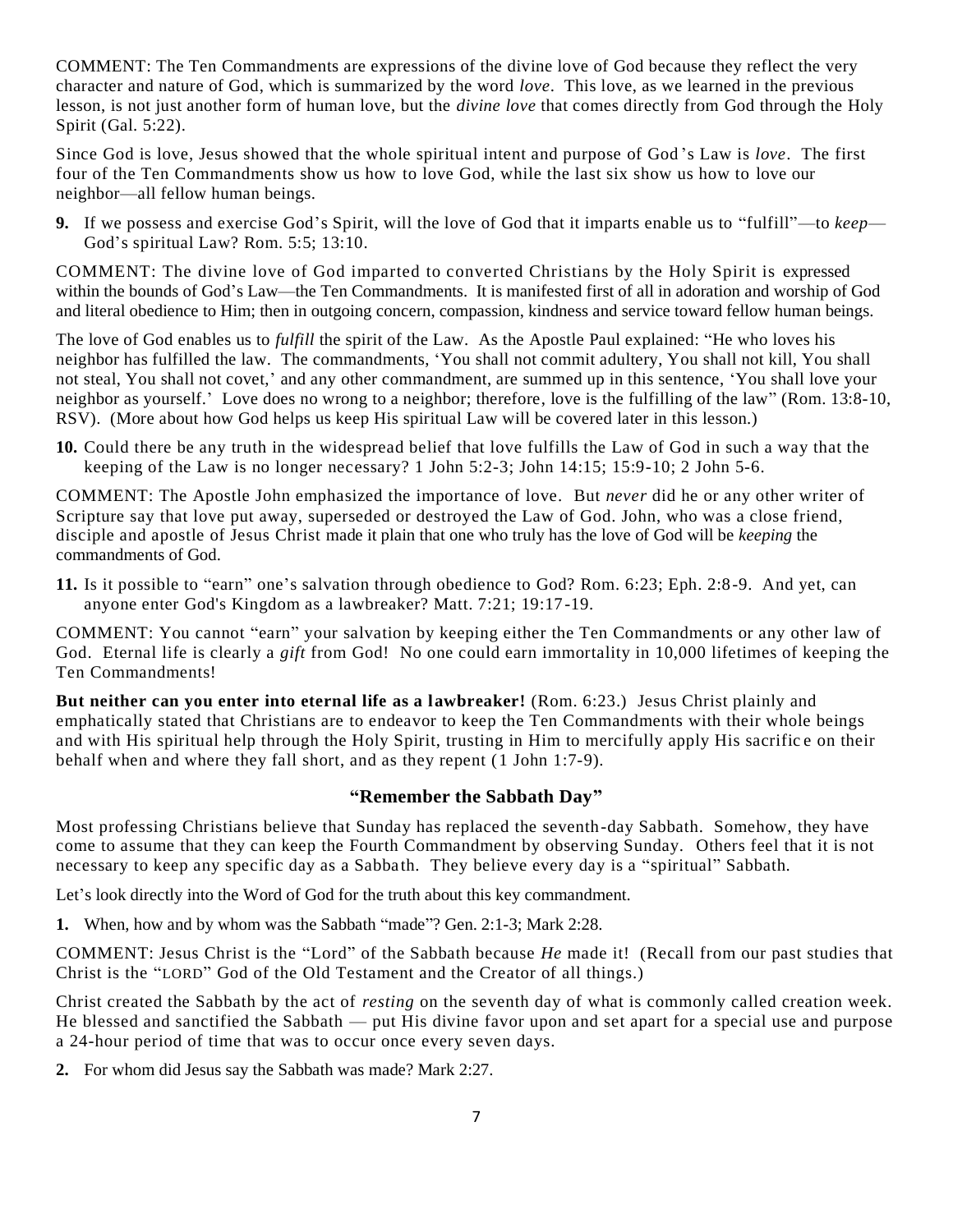COMMENT: "The Sabbath was made for man," declared Jesus. It was made the day after man was created. The Sabbath was set apart at Creation for the benefit of *all* mankind. (Since Adam was the first man, he therefore stood as the representative of the whole human race which has descended from him.)

**3.** How did Christ intend the Sabbath to serve our needs? Ex. 20:8-11; Deut. 5:12-15.

COMMENT: Notice that God made the seventh day of the week *holy*—and He commands us to *keep* it that way. The Sabbath, then, is *holy time*. And it was made to be a great blessing for all humanity.

The word "Sabbath" means "rest" in the original Hebrew. Simple physical rest and mental relaxation after a week of hard work is an obvious reason for the Sabbath. But the true purpose of the Sabbath goes far beyond resting from our work on this day. This is because the seventh-day Sabbath is inextricably interwoven into God's transcendent purpose for creating man.

Human beings desperately need this period of time in which to have *spiritual contact* with God. Time in which to think more about God and to worship Him in private prayer, personal Bible study and in fellowship with others.

**4.** Was the observance of the Sabbath day to be a special "sign" of identification between God and His people Israel? Ex. 31:13-17.

COMMENT: A quick review of a portion of Israel's history is in order at this point. Recall that the Israelites had been slaves of the Egyptians. While in Egypt, the Israelites were forbidden to worship the true God.

They were forced to work seven days a week. As time passed, they forgot the knowledge of the true Sabbath day, which they had received from their forefathers Abraham, Isaac and Jacob.

After God miraculously delivered the Israelites from the hands of their cruel taskmasters, He revealed the *exact* seventh day to them by supplying a double portion of manna on the sixth day of the week (Friday) and withholding manna on the seventh day (Saturday), and commanding them to *rest* on that day (Ex. 16:22-30). (Recall also that the miracle of the manna continued for their entire 40-year sojourn in the wilderness—verse 35.) After revealing the true Sabbath day, God codified the Sabbath commandment at Mount Sinai by including it as one of the ten great commandments, which He wrote on two tables of stone. (Exod. 31:18).

In order that the Israelites would especially *remember* that the eternal God is the Creator, Sustainer and Supreme Ruler over all His creation, God singled out Sabbath observance as the one great "sign" by which they could always be reminded of who He is, and *who they were*.

Many other nations had laws that paralleled some of the laws of God. Some had fairly strict moral laws, usually criminal (e.g., against murder and stealing). But none had a law requiring them to keep the Creator's seventh-day Sabbath. Therefore, it was the one law of God that would make Israel *stand out* from all the other nations.

God *doubly* commanded Sabbath observance by making it a *separate* covenant with His people Israel. (The Sabbath was already one of the Ten Commandments, which God gave to Moses shortly before the Old Covenant was ratified.) Sabbath observance was to be an everlasting covenant (Ex. 31:16) and would *identify* the people of God.

Likewise today, the observance of the seventh-day Sabbath is one of the signs that helps to *identify* those who are God's people today.

**5.** Does the Bible plainly reveal that a real Christian is one who has become a *spiritual* Israelite—one of Abraham's "seed" through Jesus Christ? Gal. 3:28-29; Rom. 4:16; 9:7-*8.*

COMMENT: God made the special Sabbath covenant with Abraham's physical "seed." It was to be obeyed throughout their generations. Today, all Spirit-begotten Christians have become Abraham's *spiritual* "seed" through faith in Christ and are therefore under the same obligation to keep the Sabbath day!

**6.** Did Jesus Christ keep the Sabbath? Luke 4:16, 31.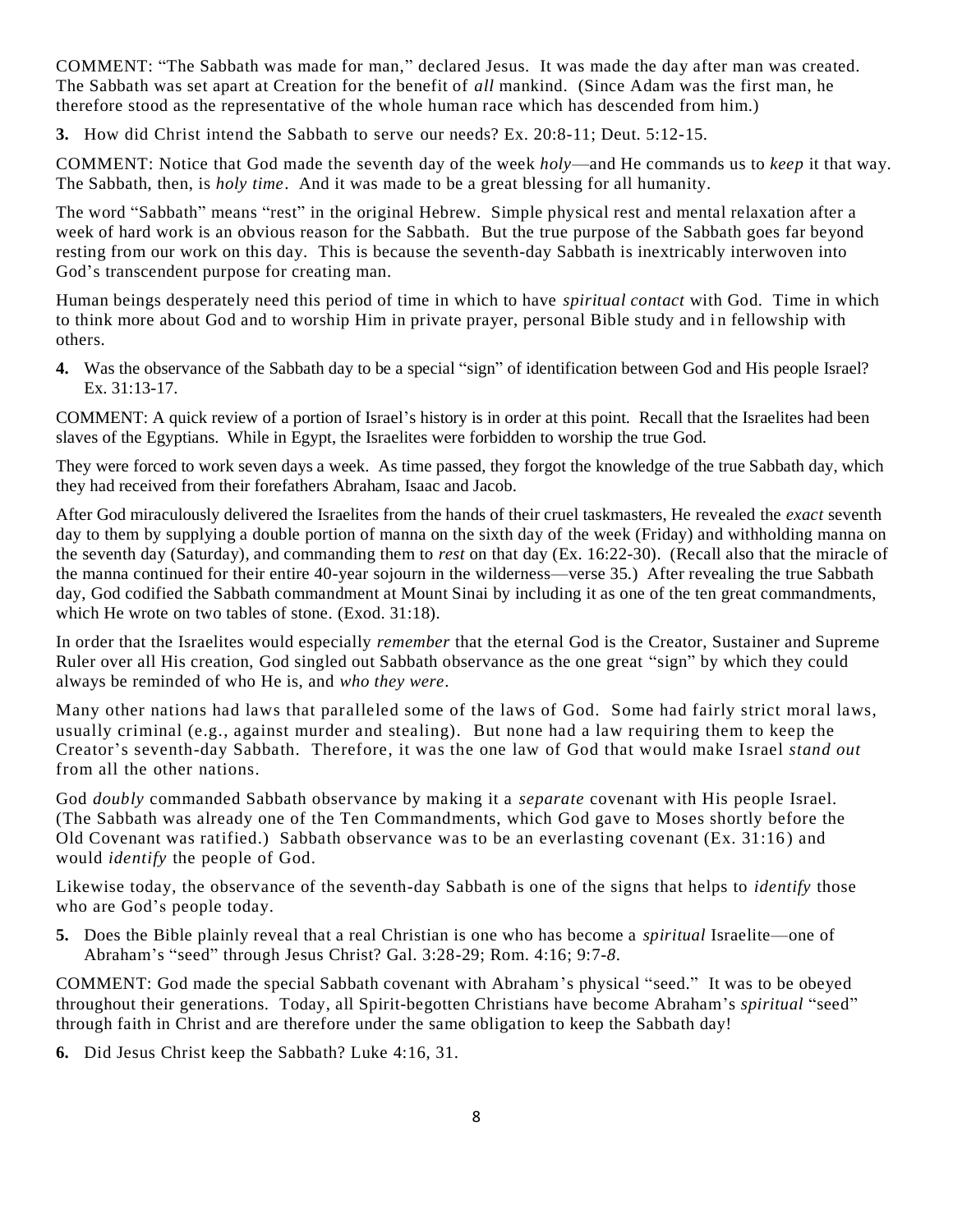COMMENT: Jesus regularly attended religious services on the Sabbath "as his custom was." Thus He fulfilled His own command to meet for worship services every Sabbath day (Lev. 23:3). This is the day He would obviously observe, because He is the One who originally made the Sabbath and ordained that it be kept holy!

- **7.** Is there biblical evidence that the early New Testament Church also observed the Sabbath? Acts 13:14-15, 42-44; 14:1; 17:1-2; 18:1-11.
- **8.** Was it Paul's "manner" (Acts 17:2), even as it was Christ's "custom" (Luke 4:16), to keep the Sabbath because Paul felt like it, or because *Jesus Christ* dwelt in him? Gal. 2:20. Does Christ's will remain the same forever? Heb. 13:8.

COMMENT: It is quite plain that the Apostle Paul observed the seventh-day Sabbath. And if Christ lives His life in us today through the Holy Spirit as He did in Paul, then we will also be keeping the *same day Jesus and Paul kept!* (1 Cor. 11:1.)

**9.** What are all Christians warned in Hebrews 3:8-13? Was rebellion, especially *Sabbath breaking*, the reason God prevented an entire generation of ancient Israelites from entering His "rest"? Ezek. 20:12-13, 15-16.

COMMENT: Because Israel had become rebellious and polluted God's Sabbaths, God did not allow the generation that came out of Egypt to enter the Promised Land—a symbolic type of the Kingdom of God. Those Israelites under Moses were headed toward the *Promised Land*, even as God's Spirit-begotten people today are aiming at the goal of entering into *God's Kingdom*.

The word "rest" in Hebrews 3:11 is translated from the Greek *katapausin*, which is defined as "rest" or "place of rest." As used in this verse, it denoted for ancient Israel "rest" from their wanderings in the wilderness by entering the Promised Land. This is a TYPE of the Christian's *spiritual* rest—being *born* as immortal Sons of God into the KINGDOM OF GOD!

**10.** Was it primarily because of their *unbelief* that the Israelites disobeyed, and therefore were prevented from entering God's "rest" for them—the land of Canaan? Heb. 3:19; 4:1-2.

COMMENT: Because the Israelites did not believe God, and therefore lacked faith in Him, they "hardened their hearts." They profaned God's Sabbaths even though He had made that the very *testing point* ("that I may prove them, whether they will walk in my law, or no", Ex. 16:4); therefore God said of that generation, "They shall not enter into my rest" (Heb. 3:11).

And none except faithful Joshua and Caleb of that generation entered the Promised Land. But the next generation, the children born along the way during the 40 years, did enter with these two men. God had originally promised this land to Abraham for his d escendants, and regardless of whether or not the Israelites sinned, God was bound to keep His promise.

Notice that before the second generation of Israelites crossed the Jordan River into the Promised Land, Joshua said to the men of three tribes: "The LORD your God hath *given you* REST, and hath given you this land" (Josh. 1:13).

**11.** But if New Testament Christians believe and obey God, may they enter *their* "rest"—*eternal life* in God's Kingdom? Heb. 4:3, first nine words, and verse 11.

COMMENT: The result is very clear: real belief produces obedience! If a person truly believes God's Word, he will be keeping the Sabbath!

**12.** Will true believers be keeping God's weekly Sabbath day as a symbol of their future "rest" in God's Kingdom? Heb. 4:9.

COMMENT: The vital meaning of this verse has been obscured by the King James rendering of the word "rest." Everywhere else in chapters 3 and 4 of the epistle to the Hebrews, the English word "rest" is translated from the Greek word *katapausin*. However, in verse 9 of chapter 4, "rest" is translated from the Greek *sabbatismos*, meaning literally (as most Bible margins show) the *keeping of a Sabbath*.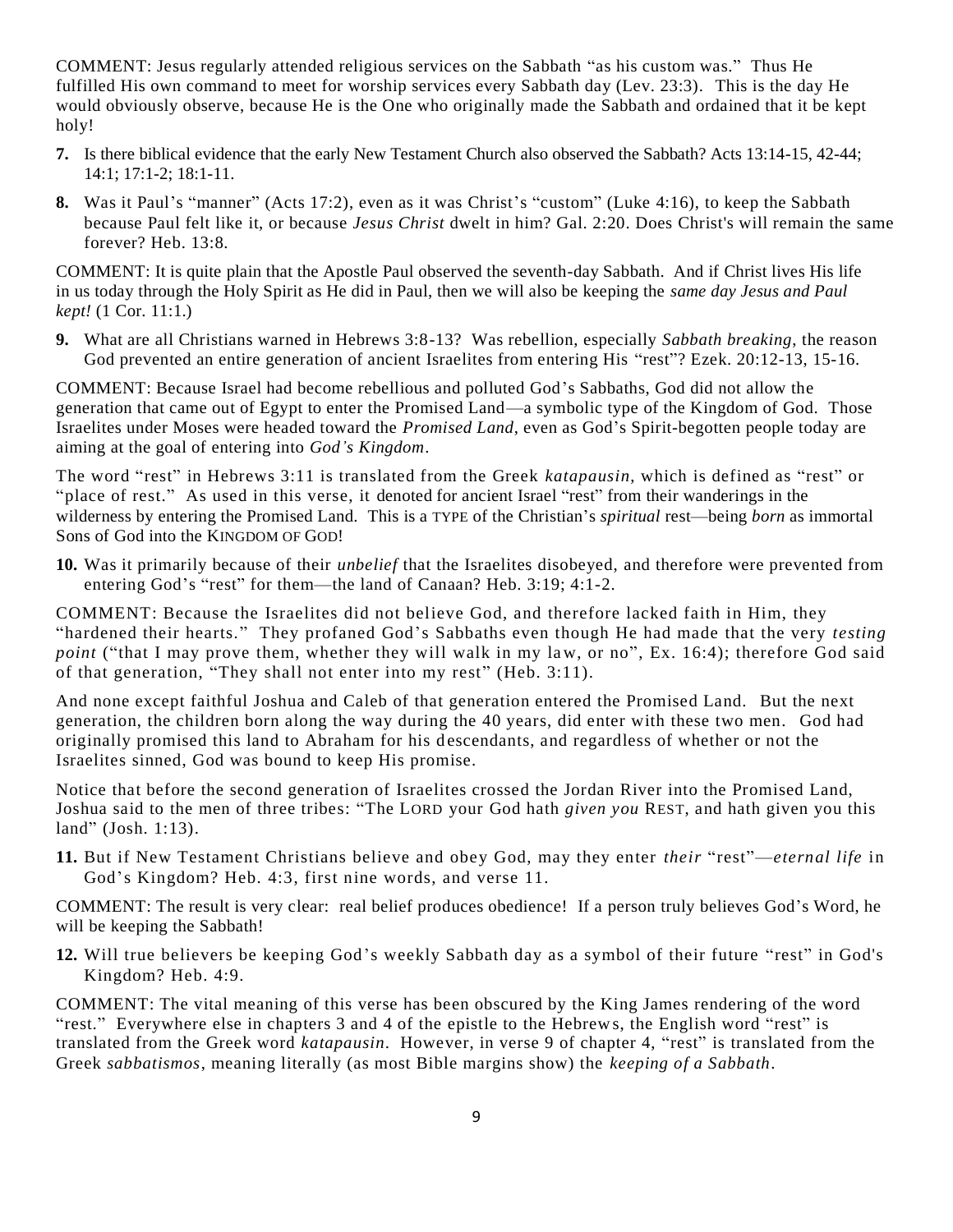So, because of the future "rest" (*katapausin*)—the Kingdom of God that spiritual Israel is to enter there remains for them a *sabbatismos*, the keeping of the Sabbath day. This means that Christians will enter the future "rest" of God's Kingdom even as they *now* keep the weekly Sabbath, which is a type that pictures it!

Most English translations of the Bible have correctly translated Hebrews 4:9. Even the margin of the King James Version renders it: "There remaineth therefore a *keeping of a sabbath* to the people of God." The Revised Standard Version translates it: "So then, there remains a sabbath rest for the people of God." The Jerusalem Bible states: "There must still be, therefore, a place of rest reserved for God's people, the *seventh-day rest*."

**13.** What further encouragement are Christians given about entering God's eternal "rest"? Heb. 4:10-11. Where may they go for the help—the faith—needed to obey God? Verses 14-16.

COMMENT: Notice how the Revised Standard Version renders verses 10-11: "For whoever enters God's rest [the Kingdom of God] *also ceases from his labors* as God did from his [on the seventh day following the six working days of creation]. Let us therefore strive to enter that rest, that no one fall by the same sort of disobedience [as ancient Israel did]."

God's seventh-day Sabbath is not to be treated lightly, for the Sabbath is both a *memorial* and a *shadow*. It is a memorial of Creation and a foreshadow of the coming eternal "rest" that Spirit-begotten Christians will enter when *born* into God's eternal Family.

**14.** Did God command the entire nation of Israel to assemble ("convoke") on the Sabbath? Lev. 23:3; Num. 28:25. What are New Testament Christians admonished regarding the assembling of themselves? Heb. 10:25.

#### **The Seven Annual Festivals**

God has a *Master Plan* by which He is accomplishing His awesome purpose for mankind. And His Son, Jesus Christ, plays the central role in God's little-understood plan for man. This plan is outlined by seven annual festivals, which Christians are to observe for a vital purpose.

Just as the weekly Sabbath pictures the Christian's goal of entering into eternal "rest" as a glorified, Spirit-born member of God's Family, the seven annual festivals reveal the step-by-step details of the *working out* of God's plan for man. Not only does each festival vividly picture a great event in God's plan, but the yearly observance of these days by God's people further impresses the knowledge and significance of God's plan on their minds, and continually *reminds* them of their part in it.

It was not until the days of Moses that God began to reveal His plan for working out His purpose for mankind. God formally introduced these festivals through Moses to His nation Israel—His "church in the wilderness" (Acts 7:38).

Since throughout most of human history man has been close to the soil in providing his sustenance, God used the yearly agricultural harvests of the Promised Land (now occupied by the state of Israel) as symbolic types of His *spiritual harvests* of human beings.

The ancient Israelites did not understand the spiritual meaning of these annual festivals of God. But God's Spirit-begotten children can!

Today, we can understand from the teachings of Christ and the apostles that God intends the spring festivals to picture to His Church repeatedly year by year the fact that all of those He has called to become His Spirit-begotten children before Christ's Second Coming are only the "firstfruits"—only the relatively *small beginning* of His great spiritual harvest of human beings into His immortal Family. Later, as pictured by the festivals of the much larger autumn harvest season, God will call the *rest of humanity* to salvation!

In the 23rd chapter of Leviticus, we find a summary of God's annual festivals. The first three festivals, beginning with the Passover, are primarily *memorials* of the first part of God's plan. They picture the "firstfruits" of God's spiritual harvest. The last four festivals *look forward* to the future and show how God will reap the latter great autumn spiritual harvest of *thousands of millions* of people.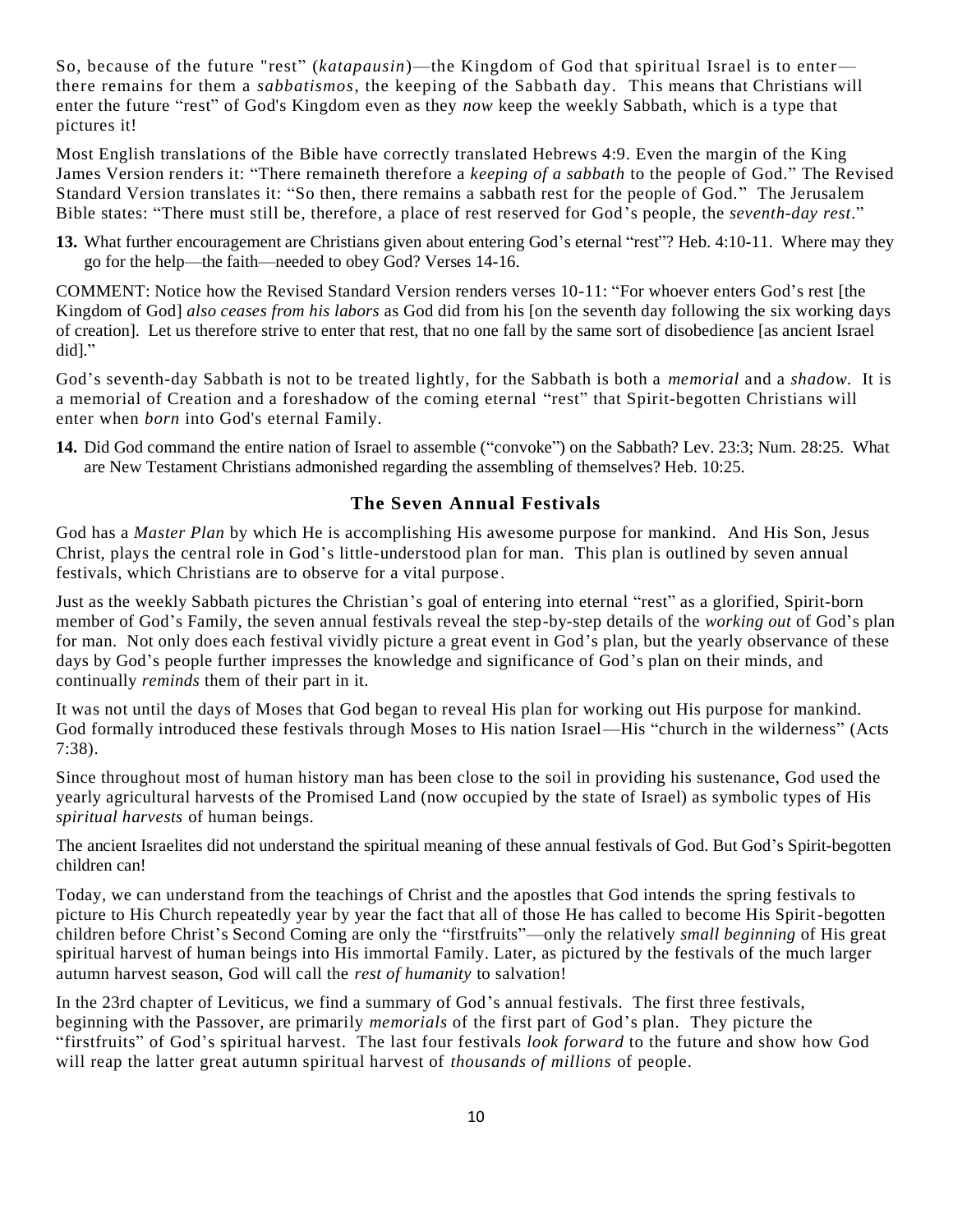As we begin this study of God's annual festivals to learn what they signify for Christians today, let's notice a few facts from history.

Most Bible commentators and scholars will agree that the many passing references to these annual festivals in the New Testament indicate that their observance in the early Church was known, accepted *even taken for granted*. Most importantly, Christ and the Church of God *customarily* kept the annual festivals: "In the early Christian church the propriety of celebrating the festivals together with the whole of the Jewish people was never questioned, so that it needed no special mention " (*The New International Dictionary of New Testament Theology*, vol. 1, p. 628).

However, it is obvious from a study of the New Testament that God 's annual festivals took on a new significance in the apostolic Church of God. Jesus' teaching and example gave new understanding about the meaning of these days and how they are to be observed.

Notice what *The Encyclopaedia Britannica* says about the early New Testament Church of God keeping the biblical festivals in a new and different way: "The sanctity of special times [current religious festivals such as Easter and Christmas] was an idea absent from the minds of the first Christians, who *continued* to observe the Jewish festivals [of Lev. 23], though *in a new spirit*, as commemorations of events which those festivals had foreshadowed" (vol. 8, p. 828, 11th edition, emphasis ours).

**1.** Who does the Bible say originated these annual festivals, in addition to the weekly Sabbath? Lev. 23:1-4.

COMMENT: Notice that these are not the "feasts of the Jews" or "feasts of Moses," as some have thought—they are *God's own feasts* which He gave to His people to keep year by year.

- **2.** Did God specifically say that His annual feasts were to be observed in *addition* to the weekly Sabbath? Lev. 23:37-38.
- **3.** What is the first festival to be observed each year? Lev. 23:5. When did God institute the very first Passover? Ex. 12:1-14.

COMMENT: The Passover *begins* God's great Master Plan for the salvation of mankind. It *pictured in advance* the sacrifice—the crucifixion and death—of Jesus Christ ("our Passover lamb" 1 Cor. 5:7; 1 Pet. 1:19) for the sins of mankind. After His death, the Passover became a *memorial* of Christ's suffering and sacrifice.

**4.** What *new* way of observing the New Testament Passover did Jesus institute as He kept the Passover with His disciples shortly before His death? Luke 22:8, 15-20.

COMMENT: While instituting the new symbols of unleavened bread and wine, picturing His broken body for our physical healing (1 Pet. 2:24), and His shed blood for the forgiveness of our sins, Jesus gave a command, "This DO in *remembrance of me*" (Luke 22:19). The Passover is a memorial of Christ's sacrifice for our sins, which He wants Christians to especially remember every year.

**5.** What completely new ceremony did Jesus also institute in connection with this New Testament Passover observance? Read John 13:1-17, especially verses 14-15.

COMMENT: On the occasion of His "last supper," Jesus left a very significant example for His disciples to follow. Notice that this ceremony of washing His disciples' feet had nothing whatsoever to do with the Old Testament observance of the Passover. It was being instituted for the very *first time* by Jesus Christ. He was taking this last-minute opportunity to institute an observance that His disciples in all ages were to keep annually from that time forward!

Footwashing depicts the attitude of *humility* and *service* to others which Christ always exhibited, and which He desires that each Christian strive to imitate (verses 16-17).

- **6.** What festival immediately follows the Passover? Lev. 23:6-8; Ex. 12:15-20.
- **7.** Are the first and seventh days of the Feast of Unleavened Bread *Holy Days* on which the people are to assemble themselves, much the same as they would on a weekly Sabbath day? Ex. 12:16; Lev. 23:3, 6-8.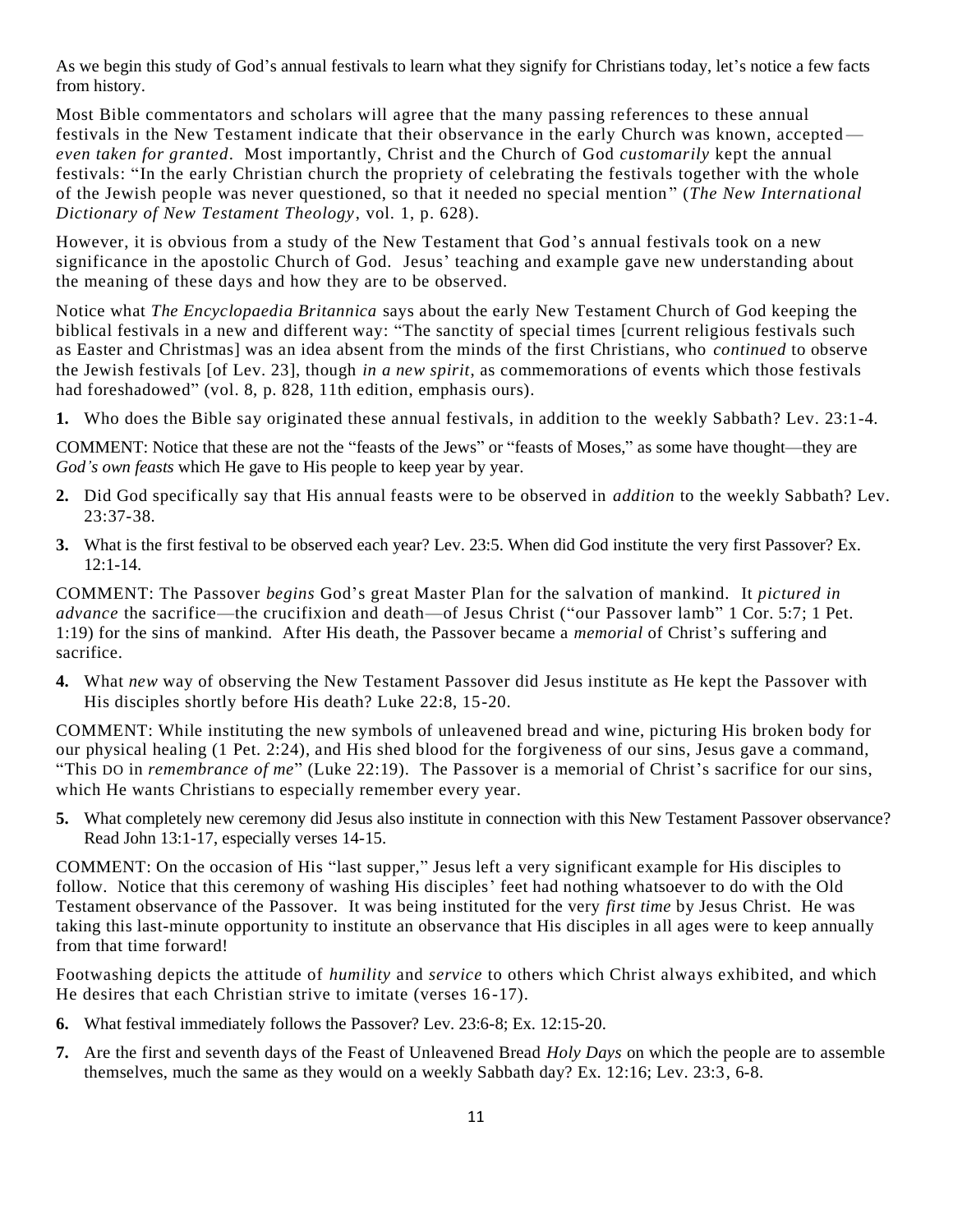COMMENT: At this point it would be well to distinguish between God's annual festivals, or feasts, and His annual Holy Days or Sabbaths. God's Master Plan includes *seven* annual festivals. Two of these, the Feast of Unleavened Bread and the Feast of Tabernacles, are seven days long. There are also *seven* annual Holy Days which are Sabbaths of rest from regular work. Each of these Holy Days occurs on, or during, a festival (the Feast of Unleavened Bread has two). But the Passover, the first of the festivals, is *not* a Holy Day or Sabbath.

**8.** Did New Testament Christians ever observe the Feast of Unleavened Bread? 1 Cor. 5:7-8. What is the obvious meaning of this festival? Verses 1-2, 6-7.

COMMENT: A study of these verses in 1 Corinthians 5 shows that the Feast of Unleavened Bread, which the Corinthian Christians were observing, pictures the *putting away of sin*. Leavening is a biblical type or symbol for sin (verse 8) because sin, like the leavening used in bread to make it rise, can not only cause a person to become *puffed up* with vanity (verses 2, 6), but can also spread throughout a group of people.

Paul commanded the Church of God at Corinth to put out of their fellowship the person who was openly sinning (verses 1, 5). Paul urged decisive action because, as he reminded them, "…a little leaven leaveneth the whole lump" (verse 6). Permitting sin to openly continue unabated before all the congregation would, in time, influence others to gradually let down and begin slipping back into former sins. Sin would spread into the lives of other Christians by the example of one sinner, just as certainly as a little leavening in bread dough eventually causes the whole loaf to rise—to become puffed up!

We learned that the Passover is to remind us that Jesus paid a tremendous price, so our sins could be forgiven. He offered something more valuable than anything we could even collectively offer—the sacrifice of His perfect, sinless life.

Then the Feast of Unleavened Bread, which immediately follows the Passover, reminds us that we must strive to *put all sins* OUT *of our lives*. This festival pictures putting the leaven of sin away from us, and our renewed resolve to live in harmony with God's Law henceforth. Thus, we are to rededicate our lives to continual spiritual growth—overcoming the remaining leaven of sin in our lives, and the sins that all Christians occasionally commit.

- **9.** What is the next annual festival that God ordained? Lev. 23:15-17; Deut 16:9-10. Was this a Holy Day of rest on which the people were to assemble? Lev 23:21; Num. 28:26
- **10.** What new name was given in the New Testament to the festival of "Firstfruits"? Acts 2:1.

COMMENT: *Pentecost* is a Greek word meaning "fiftieth (day)." This is the only annual Sabbath whose date must be determined by counting. The first New Testament Pentecost occurred on Sunday, the fiftieth day after Christ's resurrection. (a Sunday).

**11.** What is the vital meaning of the festival of Pentecost (or "Firstfruits") for New Testament Christians? Acts 1:4-5; 2:38. Are Spirit-begotten Christians the "firstfruits" of God's great Master Plan? Jas. 1:18; Rom. 8:23.

COMMENT: The festival of Pentecost is now a *memorial* that pictures the sending of the Holy Spirit from God to beget repentant believers in Christ whom God calls before Christ's Second Coming. The Pentecost of A.D. 31 therefore marked the beginning of the New Testament Church. It was on this day that God made the Holy Spirit available to the "firstfruits" of the New Testament Church.

It was on this Pentecost that the "firstfruits" of God's small spiritual "spring harvest" began to be put into His Church. These new Christians were begotten by the Spirit of power that would help them to overcome and grow spiritually, thus preparing them to be born into God's Family at Christ's Second Coming.

God knows that for us to be thoroughly and successfully "unleavening" our lives, our human willpower and abilities are not enough. We need the supernatural strength of His Holy Spirit to help us overcome. This is the third step in God's Master Plan, which is intended to help each one of us succeed in fulfilling God 's glorious purpose for our lives.

**12.** What is the next festival and annual Sabbath of the seven that God revealed? Lev. 23:23 -24.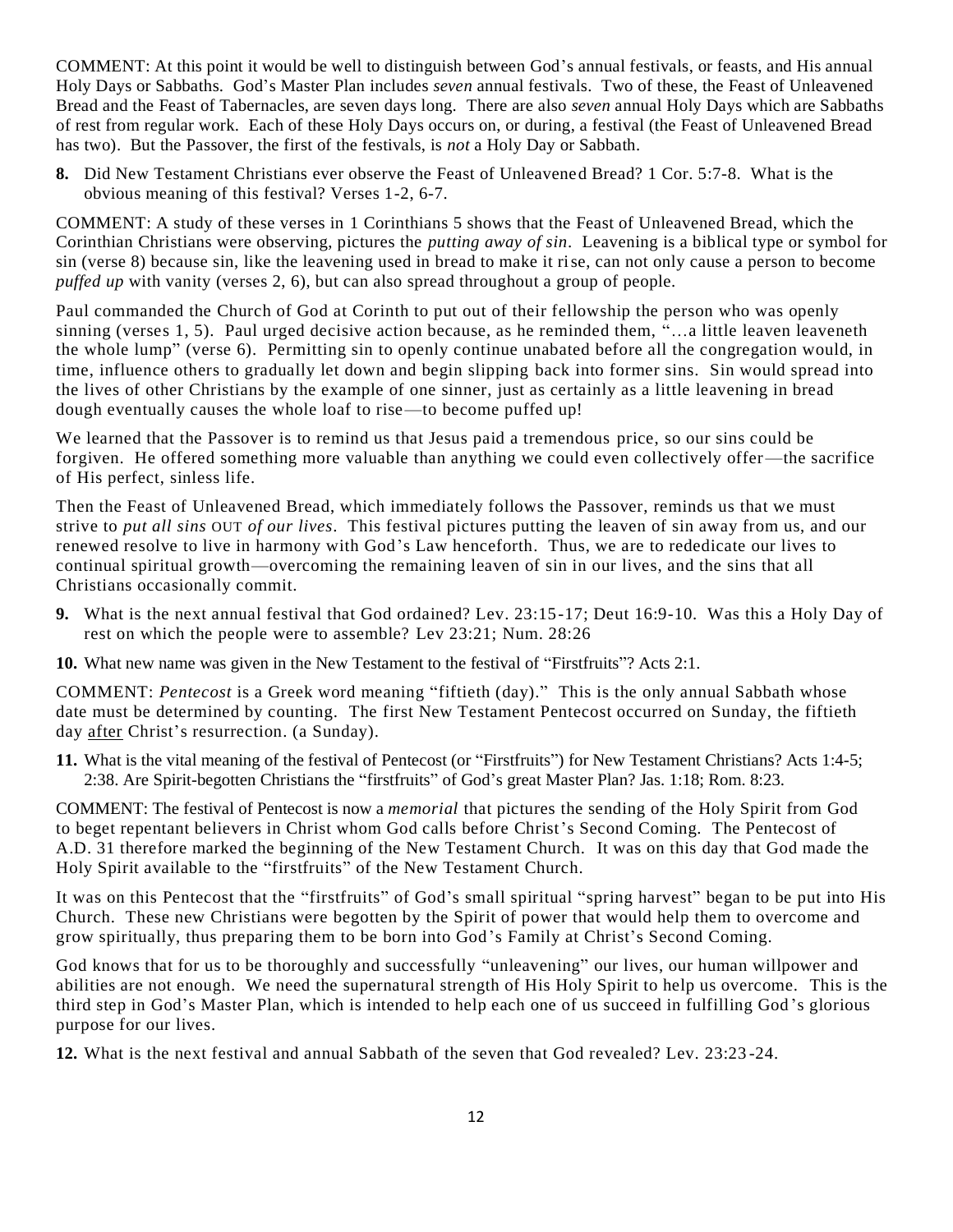COMMENT: The Feast of Trumpets primarily depicts the triumphant return of Jesus Christ to set up the Kingdom of God on earth (Rev. 11:15). You will remember that the *first resurrection* occurs at the Second Coming of Christ, which is announced by the tremendous blast of a trumpet ( 1 Thess. 4:16-17; 1 Cor. 15:52).

**13.** Does the overall meaning of the Feast of Trumpets encompass even more than the actual Second Coming of Christ? Rev. 8:1-2, 6; 10:7.

COMMENT: Notice that it is the Feast of Trumpets, plural (Lev. 23:24), *not* the "Feast of the Last Trump." When the ancient Israelites were wandering in the wilderness, they became accustomed to the blowing of trumpets for many purposes: the calling of assemblies, the signal to march or halt, "officer's call," *or as a warning*. Much like the use of bugles in the military today, ancient Israel came to recognize various trumpet sounds as having specific meanings.

There is a parallel between trumpets sounding alarms of warning in ancient Israel and the function of the Church of God today (Isa. 58:1). There is also a relationship between the angelic trumpet blasts, signaling the imminent return of Jesus Christ, and the continual warning and witness being given by God 's Church today as it prepares the way for the return of Christ. The successive angelic trumpet blasts and accompanying catastrophic events on a worldwide scale just prior to Christ's return will serve as *final warnings* to a heedless, sin-ravaged world!

**14.** What annual Sabbath follows only nine days after the Feast of Trumpets? Lev. 23:26 -32; 16:2-34, especially verses 29-31 of chapter 16. Also notice Revelation 20:1-3 in connection with Leviticus 16:21-22.

COMMENT: The rituals required of the Old Testament Levitical ministry on the Day of Atonement are described in great detail in the 16th chapter of Leviticus. The live goat, upon which all the sins of Israel were to be confessed and which was led into the desolate wilderness, represents the devil, upon whom the guilt of all the sins of mankind will be laid by Jesus Christ after He returns.

Satan, who is called the "god of this world" (2 Cor. 4:4), and is described as the "prince of the power of the air, the spirit that now worketh in the children of disobedience " (Eph. 2:2), being the father of sin (John 8:42- 44), will be restrained by Christ from further deceiving and leading the masses of mankind into sin. No longer will he be able to "broadcast" his attitudes of vanity, lust and greed into people's minds.

At the devil's "chaining" (Rev. 20:1-3), the symbolism of Leviticus 16 will have become reality. The minds of men, formerly deceived by Satan and his demon cohorts, will now at last be opened by the Spirit of God, and all humanity will be able to accept and receive forgiveness of their sins through Christ. For the first time, they will be able to understand God's Master Plan of salvation for them. Then, and only then, will mankind become "at one" with Christ and the Father, as symbolized by the Day of *At-one*-ment.

**15.** How are we to observe the Day of Atonement? Lev. 23:32.

COMMENT: The Day of Atonement is perhaps the most unusual Holy Day because of what God expects us to do during this 24-hour period. It is the one day on which God has commanded us to *fast*—to "afflict our souls" or bodies. (For biblical proof that afflicting one's soul means to fast, compare the following passages: Ps. 35:13; 69:10; Isa. 58:3; Ezra 8:21.)

Fasting on the Day of Atonement means denying oneself food and water for 24 hours—from sunset to sunset (or evening to evening—Lev. 23:32). Fasting is not penance—not a hunger strike to try to get one's way with God. A Christian is to fast in order to humble himself and to draw closer to God and His righteous way (Isa. 58:6-11).

Thus, fasting on the Day of Atonement is a vivid reminder of the state of mind necessary for salvation—of the humility, the godly sorrow, the earnest seeking for God's way—a condition to which this world will have been brought by the catastrophic events culminating in the return of Jesus Christ! [Note: a word of caution. When preparing to fast, one should make sure that his/her health is able to sustain a total fast (no food or water for 24 hours) without endangering one's health; please contact a certified physician if there is any doubt or cause for concern. Also, nursing mothers may be exempt from a complete fast. "According to your faith be it unto you" (Matt. 9:29)].

**16.** What important seven-day festival follows the Day of Atonement? Lev. 23:33-35; Deut. 16:13.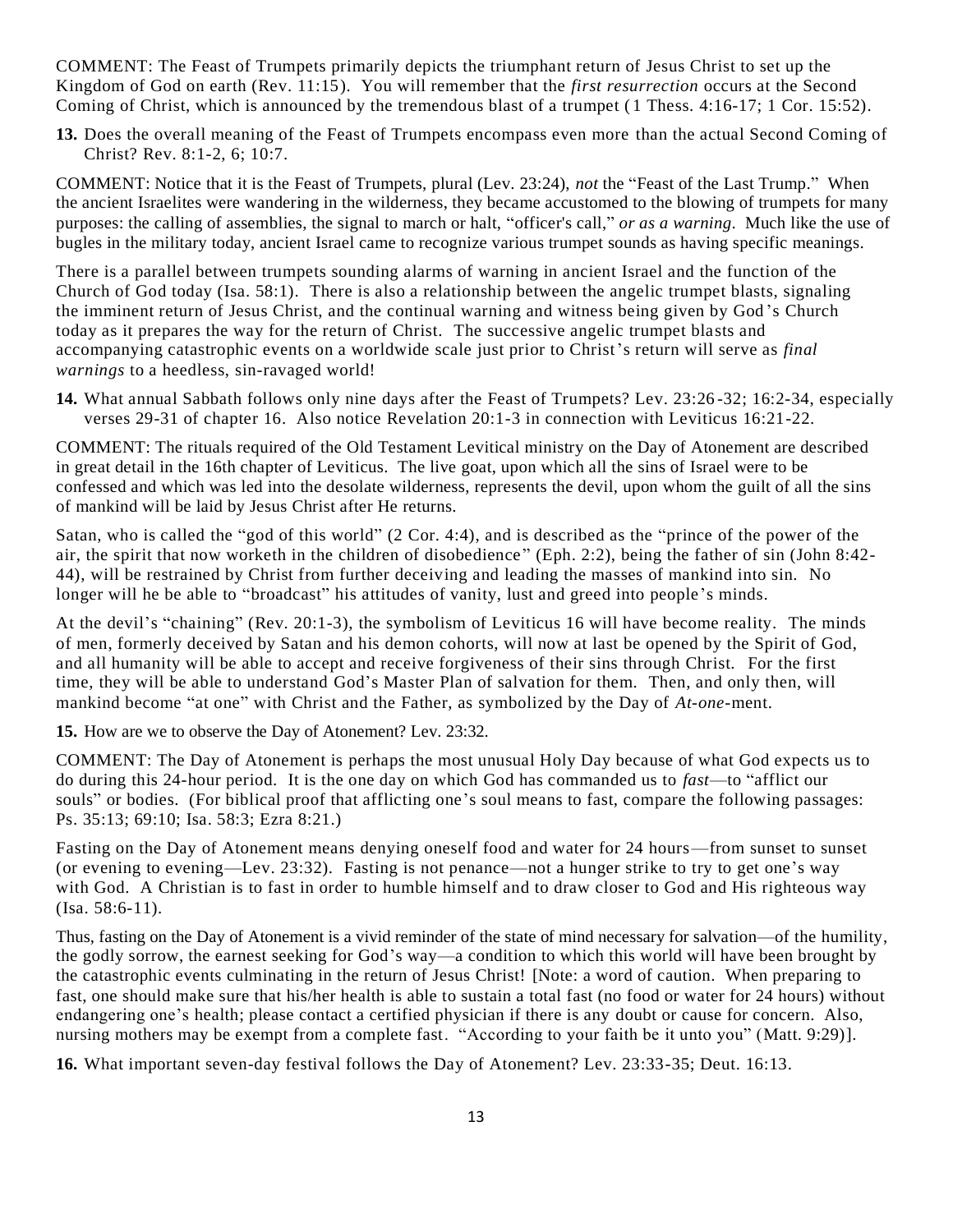COMMENT: The Feast of Tabernacles was also called the Feast of Ingathering (Ex. 23:16; 34:22), because this seven-day festival celebrated the late summer and early autumn harvest. The whole nation observed this feast after the main harvest had been gathered in (Lev. 23:39). Did Jesus keep the Feast of Tabernacles? John 7:2, 8-11, 14. Did everyone know that Jesus always kept God's feasts and therefore naturally expected Him to be in Jerusalem to observe the Feast of Tabernacles? Verse 11.

COMMENT: Because of continually mounting persecution, Jesus wisely chose not to travel openly in Judea (verse 1). However, verses 1-10 show that He did risk His life to keep the Feast of Tabernacles. Even though He went secretly, He openly taught in the temple during the middle of the Feast (verse 14).

- **17.** What is the divinely set theme for the yearly observance of the Feast of Tabernacles? Deut. 16:14 -15. (Notice the words "surely rejoice." Other translations, such as the Revised Standard Version, render th is "be altogether joyful.") Does God intend for everyone—regardless of age, social class or economic level—to *rejoice* in this feast? Read verse 14 once again.
- **18.** Does God intend for a man and his family to rejoice at the Feast of Tabernacles? Deut. 16:14; 12:5, 7, 12. Are they to live in "booths"—temporary dwellings (corresponding to motel and hotel rooms, lodges, etc.)—at the place designated for the observance of this feast? Lev. 23:42, 40.

COMMENT: The Feast of Tabernacles is full of spiritual meaning for Christians today. The Feast pictures the wonderful World Tomorrow under the righteous rule of Jesus Christ - 1,000 years of peace, prosperity and *joy* for the multiple thousands of millions of people who will live in this utopian age. It is during the Millennium that the great "autumn harvest" of human lives will begin to be gathered into the Kingdom of God—*born again* as divine members of the Family of God.

Just think of it! Satan will have been immediately deposed at Christ's return. Then *1,000 years* of peace and prosperity will follow. Those who are the "firstfruits" of God's spiritual harvest—*first born* into God's Family and co-inheritors with Jesus Christ—will join Him in ruling the earth. They will be given the opportunity of bringing saving knowledge to every human then alive and to those born during the Millennium.

Over and over God tells us that the Feast of Tabernacles is a time of exceedingly great rejoicing. For ancient Israel it was a time of rejoicing because the abundant harvest of grain was taken in just before the Feast. But in the Millennium, the happiness, joy and prosperity pictured by the Feast of Tabernacles will exist *worldwide* under the enlightened rule of Jesus Christ. Obedience to God through the keeping of His Law and following His revealed way of life will make the World Tomorrow a literal utopia!

God's great autumn festival gives His Spirit-begotten children a special time and setting in which to think about His purpose for life and how to attain it. The Feast of Tabernacles is intended to separate and free them from the routine cares of the world. Living in temporary dwellings for an entire week away from their everyday surroundings, and away from their jobs, they *picture* by their observance of these seven days the universal freedom and peace that will exist in the Millennium.

The Feast of Tabernacles as observed today is actually a tiny, but happy, foretaste of the joyful World Tomorrow when the Spirit of God will be available to every human. These are days of concentrated teaching by God's ministers—days of continuous, genuine Christian fellowship. Christians at the Feast demonstrate now, by the way they live together in *harmony*, what this entire sin-sick, unhappy world *could and will be like!*

**19.** But does the seven-day Feast of Tabernacles mark the end of God's plan for humanity? Is it God's will that all who have ever lived come to the knowledge of salvation? 2 Pet. 3:9; 1 Tim. 2:4.

COMMENT: Thus far we have seen how those who have been privileged to be called of God through the ages, especially from the First Coming of Christ to the end of the Millennium, fit into God's marvelous Master Plan. But what about the billions of people from the time of Adam down to our time (including, perhaps, most of your loved ones) who have not been called of God—who have never had an opportunity to know and really understand God's truth?

Billions have never even heard the name of Christ. Are they doomed to eternal death without even having had a chance to hear the truth? Would this be fair of a *loving* God?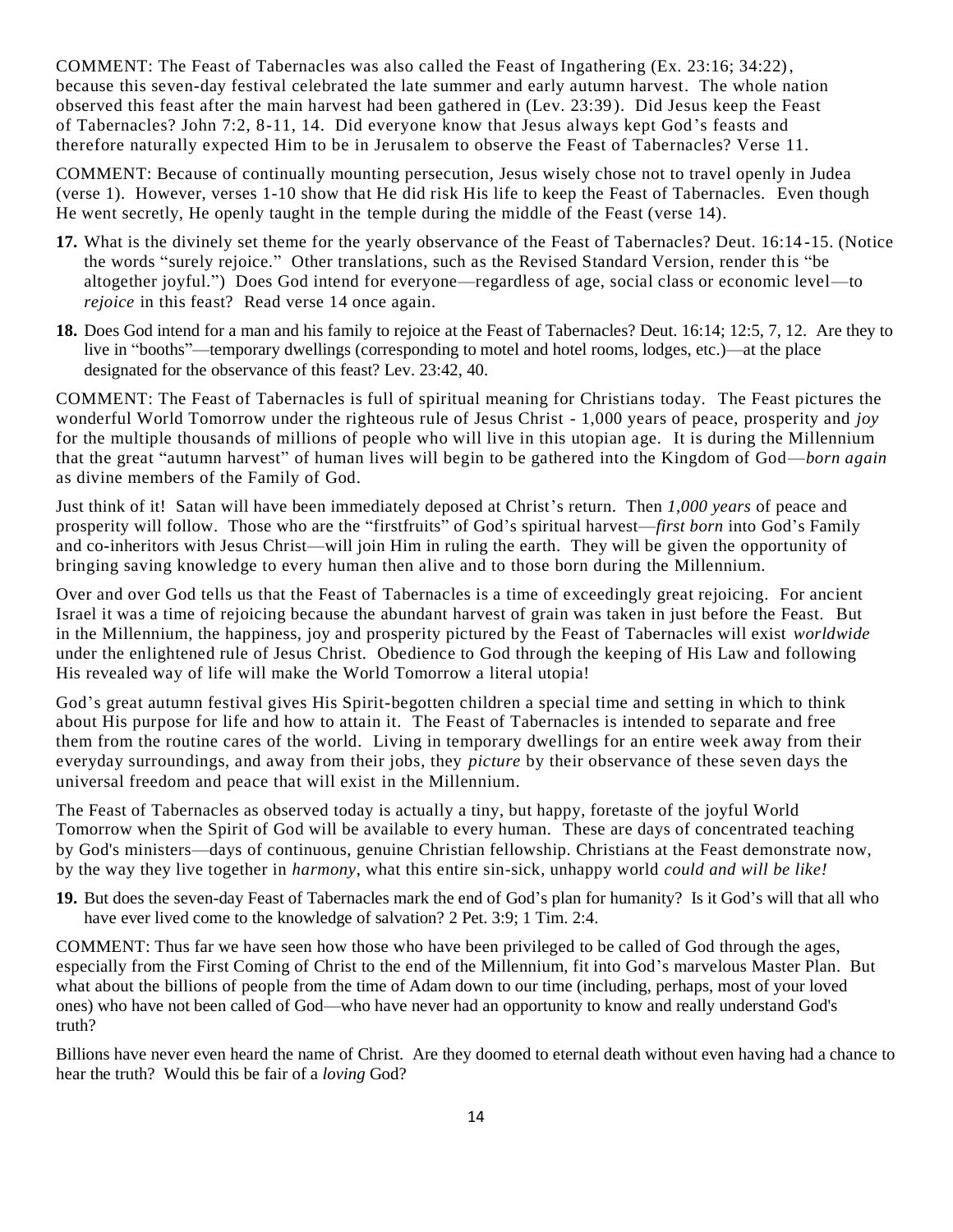Can you imagine a merciful and just God condemning innocent little children—some who died before they could either walk or talk—to remain dead for all eternity without the knowledge of God's way of life and without being given the opportunity to live forever?

God has, in absolute fairness, planned for everyone who has ever lived to receive the very same opportunity for salvation. Just as the week is not complete without the Sabbath day, so God's Master Plan is not complete without God's seventh annual festival and Holy Day.

In the Bible, the number seven signifies completion and perfection. Without the knowledge of this seventh annual Holy Day, you can't understand the completion of God's Master Plan—that God's mercy to mankind extends even *beyond* the Millennium!

In order to understand this final phase—the wind-up—of God's plan, we must understand the last of God's annual Holy Days, picturing the *last great judgment*.

**20.** Was there an "eighth day" of worship held immediately after the seven days of the Feast of Tabernacles? Lev. 23:34- 36. Is it the final festival—the final annual Sabbath of rest? Verse 39.

COMMENT: The last annual Sabbath is observed immediately after the Feast of Tabernacles. But because of its proximity to this seven-day feast, it was associated with the Feast of Tabernacles and was called the "eighth day." This Festival came to be known among Christians as "the *last* day, that *great day* of the feast" (John 7:37).

**21.** Revelation chapter 20 holds the key to the meaning of the "Last Great Day." As we already know, verses 4-6 speak of the resurrected saints ruling with Jesus Christ on earth for 1,000 years. But exactly what is said in the first sentence of verse 5?

COMMENT: These are not "the dead in Christ," but simply the *dead*—those billions who are *not* Christ's, who have never been called of God, most of whom have never even heard the name of Jesus Christ.

Note that the first part of verse 5 in the King James Version is in reality a parenthetical expression. Here's how it should read: "(But the rest of the dead lived not again until the thousand years were finished.) This is the first resurrection."

The sentence, "This is the first resurrection," refers to the resurrection of the righteous dead in Christ just *before* the 1,000-year period begins. "But," John makes clear, "the rest of the dead" those who never had a chance to understand God's truth would not come up in a resurrection "*until the thousand years were finished*." This resurrection, which occurs after the 1,000 years are finished, is the *second* resurrection.

**22.** How does John further elaborate on the second resurrection? Rev. 20:11-12. How are these people judged? Verse 12.

COMMENT: The Greek word translated "books" in Revelation 20:12 is biblia, and it is from this word that we derive our English word "*bible*." The "books" that are opened are *the books of the Bible!* Through God's Holy Spirit, they will be opened to the understanding of the billions of people who have *never yet* heard the name of Christ or been able to understand the *true* message of God's Word—those who have never before been able to participate in God's Master Plan of salvation.

**23.** How long will their period of judgment last? Isa. 65:20.

COMMENT: This verse in Isaiah apparently refers to this judgment period, suggesting that those resurrected then will live for 100 years, regardless of how old they were when they died.

- **24.** Where else in the Bible is this second resurrection described? Ezek. 37:1-14. Are these dead clearly raised to physical human life requiring the breath of life to sustain their physical existence? Verses 5-10.
- **25.** What is God's promise to these resurrected peoples? Verses 13-14. Is this the same outpouring of God's Holy Spirit that Jesus Christ spoke about on the "last great day" of the Feast? John 7:37-39.
- **26.** How did Jesus refer to this special "day" or period of judgment for people who have yet to hear and understand the wonderful message of salvation? Matt. 11:20-24; 12:41-42.

COMMENT: Christ mentioned the people of Tyre and Sidon, Sodom, Nineveh in Jonah's time and the Queen of the South (the Queen of Sheba). All of these examples of people who lived in *different* generations are compared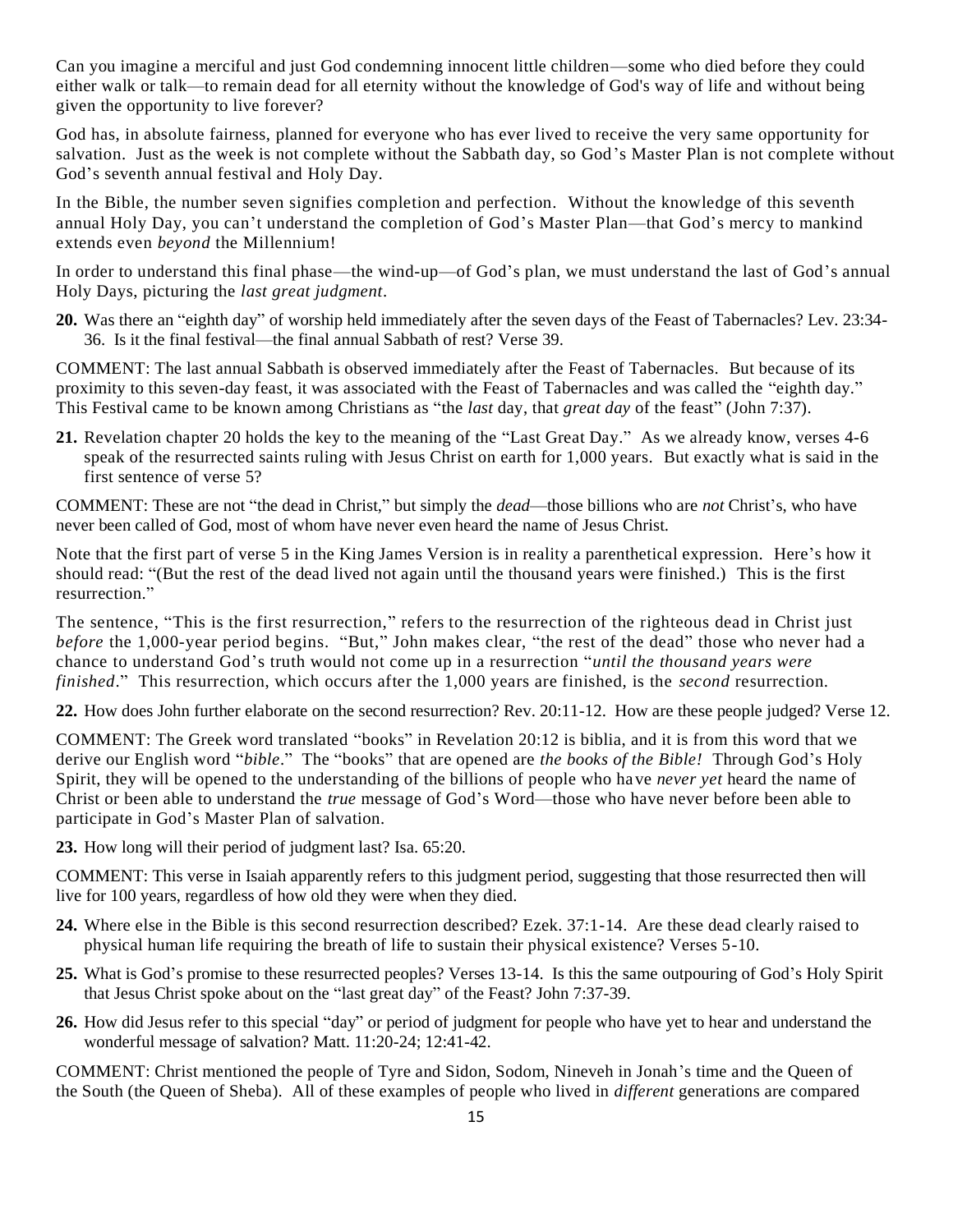to the citizens living in the cities and towns of Jesus' generation, the vast majority of whom did not understand or believe His message. Jesus tells us that they *all* are to be resurrected with the generation that lived during His time!

Jesus gave enough examples of generations of people living at different times in history to prove that most of humanity will be alive, *together*, at the same time on this earth. There will be pre-Flood men and women, all 12 tribes of Israel, those who lived during the Middle Ages, and everyone living even now who will not have had the opportunity to come to Christ simply because they were *not called by God* to receive their opportunity for salvation during their first lifetime. (See John 6:44, 65.)

Since the ancient peoples described in the book of Matthew would have repented if Christ had personally come to them in their day, they will most surely repent when resurrected into a world that He has already ruled for a thousand years—a world dominated by joy, peace, prosperity and well-being.

This vast resurrection to mortal life opens their *period of judgment*—not sentencing. (Sentencing is merely the final act in the process of judgment. A decision must be rendered based on how each individual responds to the Word of God. (This same judgment is now upon Christians who have been begotten by God's Holy Spirit, 1 Pet. 4:17.) And since every individual will be given an opportunity for salvation, each will in effect be rendering his own verdict by the choices he or she makes during this period of judgment.

But if you become a Spirit-begotten Christian in this age, and if you remain faithful unto death, you will be privileged to partake of a "better resurrection" (Heb. 11:35) at Christ's Second Coming. It's better simply because those resurrected in the first resurrection will be resurrected as spirit beings—not mortal human beings. Also, those in the first resurrection will receive a *greater reward* than those who will live during the last judgment period, or even those who will live during the Millennium! (More about your potential reward a little later in this lesson.)

We have seen that all of God's annual festivals are built around the annual harvest seasons of the Promised Land into which God led ancient Israel. But it is the *spiritual* harvest that God is interested in! Old Testament Israel was reminded of their dependence upon, and relationship to, Almighty God by this seasonal cycle of harvest festivals. Today, God's faithful New Testament Christians can receive the vital *life-saving knowledge* of God's Master Plan for His spiritual harvest by observing these SAME DAYS!

What one wants to remember, he must review regularly. As Spirit-begotten Christians observe each annual festival in its season, they are reminded of God's Master Plan for the salvation of all mankind and their *individual* part in it. God's annual festivals give one the opportunity to "act out," in a sense, the plan by which God is accomplishing His purpose for mankind.

Through the years, God's Church has grown in the understanding of the spiritual meaning of these annual festivals. Unlike the holidays commonly celebrated by the world, which picture no real pur pose or plan for human existence, God's annual festivals reveal the full scope and meaning of His great purpose and plan for mankind.

In this lesson, we learned that God's annual festivals not only teach us His Master Plan of salvation, they point us directly to our Savior Jesus Christ. He is our *Passover* (1 Cor. 5:7). It is by "putting on" Christ that we put sin out of our lives, as pictured by the *Feast of Unleavened Bread*.

Christ is the first of the "firstfruits," and it was 50 days after His resurrection that He sent the Holy Spirit on the day of Pentecost. The Holy Spirit was sent to spiritually beget those whom the Father would call, thus enabling them to fulfill His Law, successfully overcome sin in their lives and grow spiritually.

It is Christ who is going to intervene in world affairs (pictured by the *Feast of Trumpets*), resurrect His firstfruits, and become King of kings, putting down the despotic rule of Satan, the archdeceiver, as pictured by the *Day of Atonement*. With the influence of the devil and his demons gone, all mankind will have the opportunity to become "at one" with Christ through repentance, baptism and the receipt of the Holy Spirit.

Christ is coming to set up the government of God in the Millennium, making this earth a veritable utopia pictured by the *Feast of Tabernacles*. Billions will be born into the Family of God during this golden age.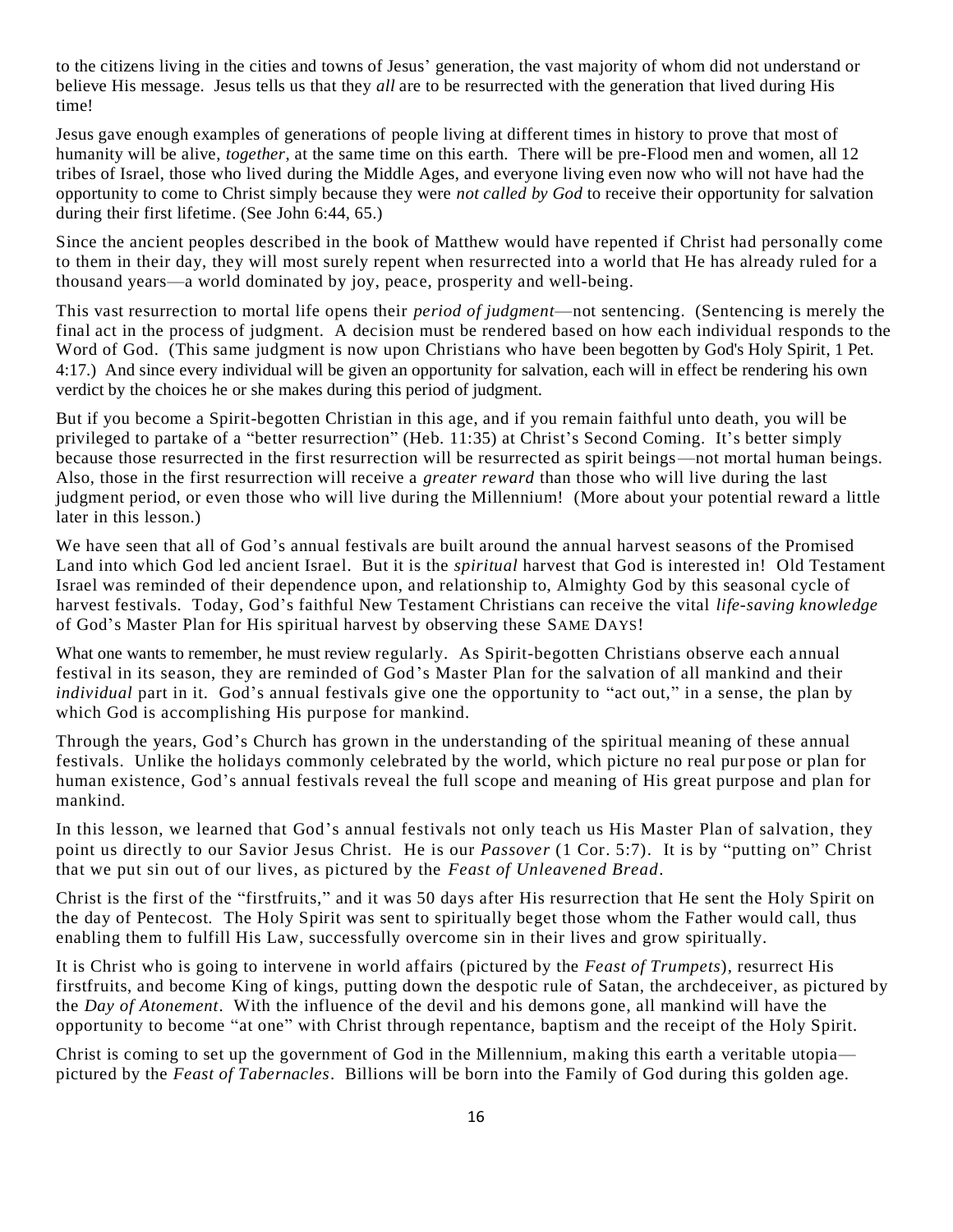God's people today, whom the Bible terms "saints," are representatives of the soon-coming, world-ruling Kingdom of God.

Finally, Christ will make salvation available to everyone who ever lived, but never heard or understood the truth, in the last great step in God's plan —the *Last Great Day*, picturing the last judgment period.

God's Church understands and teaches the precious truth concerning His purpose and plan for mankind. Around the world, God's true Church—composed of converted, Spirit-begotten children of God is faithfully observing *all* of God's festivals every year!

# **Tithing and Giving in a New Spirit**

We have seen that the annual festivals and many other Old Testament laws are now observed by Christians with a new and different spirit and approach (Matt. 5:21-22, 27-28). We are about to see that God's law of tithing also takes on new meaning today. Remember the Apostle Paul wrote that God has "made us able ministers of the *new* testament [or the *New* Covenant]" (2 Cor. 3:6).

Christianity is indeed a *way of life*. It has everything to do with the way we live our daily lives: our day-in, day-out association with others, our business practices—even the way we handle our money.

Remember that God is Creator, Owner and Proprietor of everything we see around us. God therefore has a *prior claim* to ownership of all that has been produced out of the earth. As David wrote: "The earth is the Lord's and the fulness thereof; the world, and they that dwell therein" (Ps. 24:1). All the gold and silver belong to God (Hag. 2:8). God created everything, and by virtue of that creation, He *owns it all* including mankind. There is really no way that we can "reimburse" God for what He has done for us as our Creator.

So why should one give a tithe—a tenth—of his net increase to God?

Tithing is a part of God's "give" way of life. God wants us to learn how to give and share for the good of others, and for our own good!

God uses the tenth He claims for Himself for *proclaiming to the world* His Gospel of peace, joy, happiness, prosperity and eternal life. For *lack* of this knowledge, the world has been under a CURSE!

God's law concerning what we produce and earn can be compared to a contract. He wants us to understand that we are working with Him in a *partnership*. God allows us to live and work on *His* earth—to cultivate the land and produce the food we eat. He allows us to cut down *His* timber to build the houses we live in, and to use all His resources in producing thousands of products for our own use.

But God is a *very generous partner*. He basically reserves *only* 10 percent to do His work on earth.

In the Garden of Eden, God reserved just one tree for Himself. That remained His. He never gave that one tree to Adam and Eve for their use. They had no right to eat of its fruit. When they reached out and took the fruit of that forbidden tree, they *sinned*— they STOLE from God.

Today, the same Satan that deceived Eve would gladly have you believe that all of your income—or all the produce of your land is yours. But *don't you believe it!* Let's understand what the Bible has to say about tithing.

**1.** How did the patriarch Abraham honor the Creator, Owner and Sovereign over all things? Gen. 14:17-20; Heb. 7:1-4. To what extent did God bless obedient Abraham? Gen. 13:2.

COMMENT: Abraham was a *tither*. He gave a tenth part of the spoils of battle to God. The context of the verses in Genesis chapter 14 clearly shows that God received His due *before* any further disposition of the goods to others was made. Abraham thus acknowledged that God was the source of all his blessings.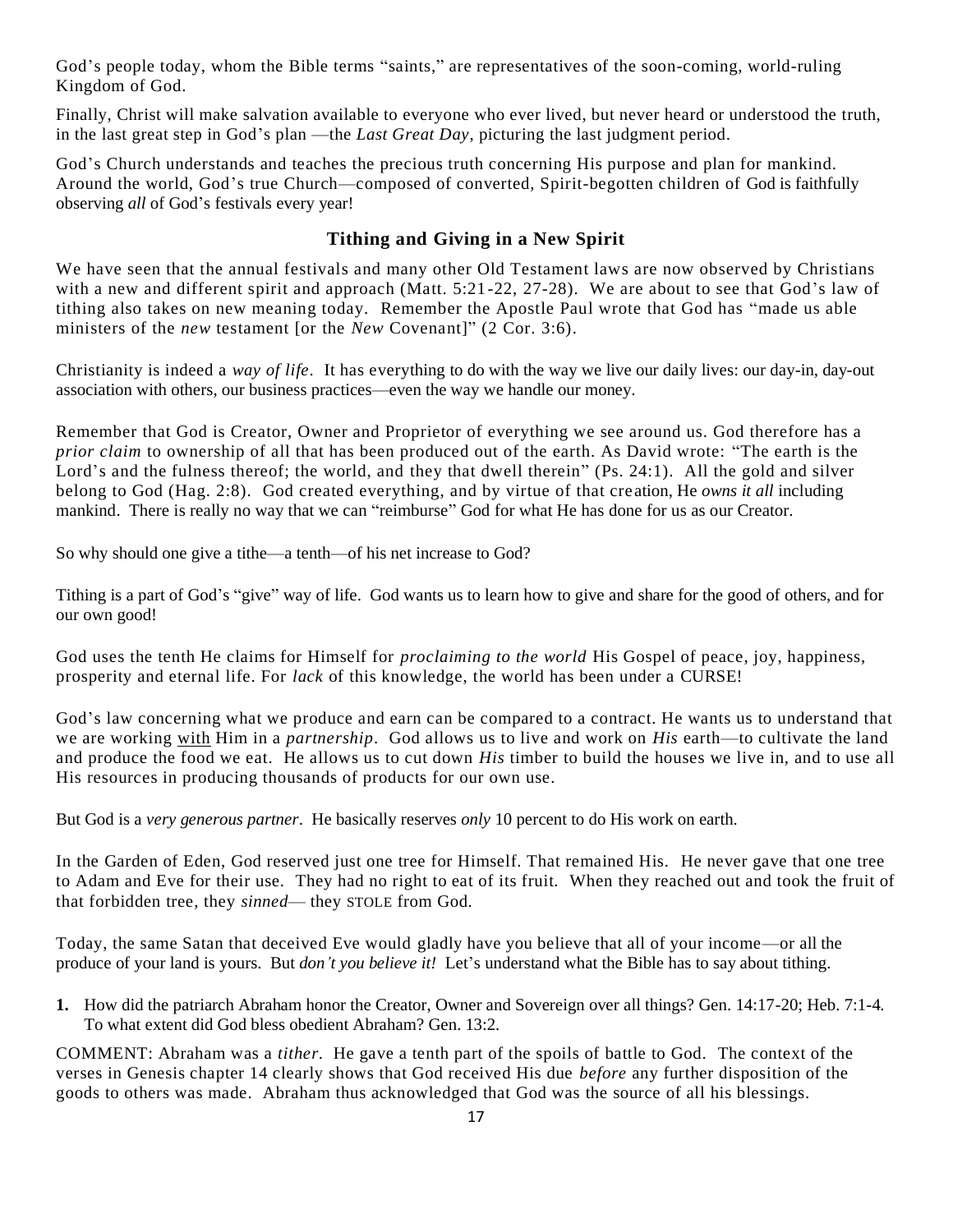Abraham became an exceedingly prosperous man because he was mightily blessed by God. And the biblical record shows that he continued to obey God for the rest of his life (Gen. 26:5).

**2.** Was Melchizedek God's priest? Gen. 14:18; Heb. 7:1-3.

COMMENT: Tithing is revealed in the Bible as God's system for financing His earthly ministry. *Prior* to the Levitical priesthood and the Old Covenant, the ministry was that of Melchizedek. As God's representative on earth, Melchizedek received the tithes from God 's faithful servants at that time.

Melchizedek, "having neither beginning of days, nor end of life ... abideth a priest *continually*" (Heb. 7:3). This verse indicates that He probably was High Priest even from the time of Adam! The ancient patriarchs financed this ministry of God on earth by the tithing system.

**3.** What did Jacob promise God he would do with all his increase? Gen. 28:20 -22. Was he prospered? Gen. 30:43.

COMMENT: Jacob promised to give God the tithe of his increase from that time forward. Over the years of his life God did bless him a great deal because of his faithfulness. Jacob was blessed with much cattle, many servants and other possessions. Apparently, Jacob continued as a life-long tither, never forgetting the One who had caused him to prosper (Gen. 48:15).

**4.** Before the time of Moses, the tithe had been paid directly to Melchizedek. But after Israel's deliverance from Egypt, who did God say was to receive the tithe? Num. 18:21, 24. To whom were the Levites to pay a tithe of the tithes they received from the people? Verses 26-28.

COMMENT: God had set Aaron's family in highest authority over the Levites (verses 2-3, 6). As priests, they were to receive a tithe from the income of all the other Levites.

**5.** What use was to be made of the tithe during the Levitical priesthood? Num. 18:21.

COMMENT: Melchizedek, the member of the God Family who became Jesus Christ (for proof, please read the article "The Mystery of Melchizedek Solved!" on our website, [www.thebiblefund.org\)](http://www.thebiblefund.org/), selected the Levites to be His ministers. God's ministry through the Levitical priesthood was a material, ritualistic ministry of reminding a carnal nation of their failure to keep the laws of God.

So, Christ (Melchizedek) ordained a change in the tithing law—He turned the tenth He had always personally received over to the *Levites*, thereby *transferring* receipt of the tithe to the Levitical priesthood for their support.

But there was no commission to proclaim the Gospel to the world at that time. God's plan for that administration merely called for the Levites to teach the people the letter of the Law, and to administer the physical rituals and sacrifices as reminders of sin. Therefore, the tithe the people were commanded to bring to them was mainly for their support.

Hebrews chapter seven clearly shows that tithing had long been an *ongoing* financial law by the time God formally instituted ancient Israel's civil law through Moses.

Paul makes it clear that tithing is not Levitical (of the descendants of Levi) or "ceremonial" (see verses 5, 8-10). It did *not* begin with the administration of the Levites and therefore could *not* have ended when the need for the Levitical priesthood ceased to exist. Rather, according to verses 11-17, God *changed* the priesthood back to the spiritual priesthood of Melchizedek. The Levitical priesthood was superseded by the priesthood of Jesus Christ—the *Melchizedek priesthood restored!* And so, there was also a change as to who should now receive the tithe (verse 12). Christ has authorized His New Testament ministry to receive the tithes in order to do the *spiritual* work of fulfilling the commission He gave to His Church (Matt. 28:19-20).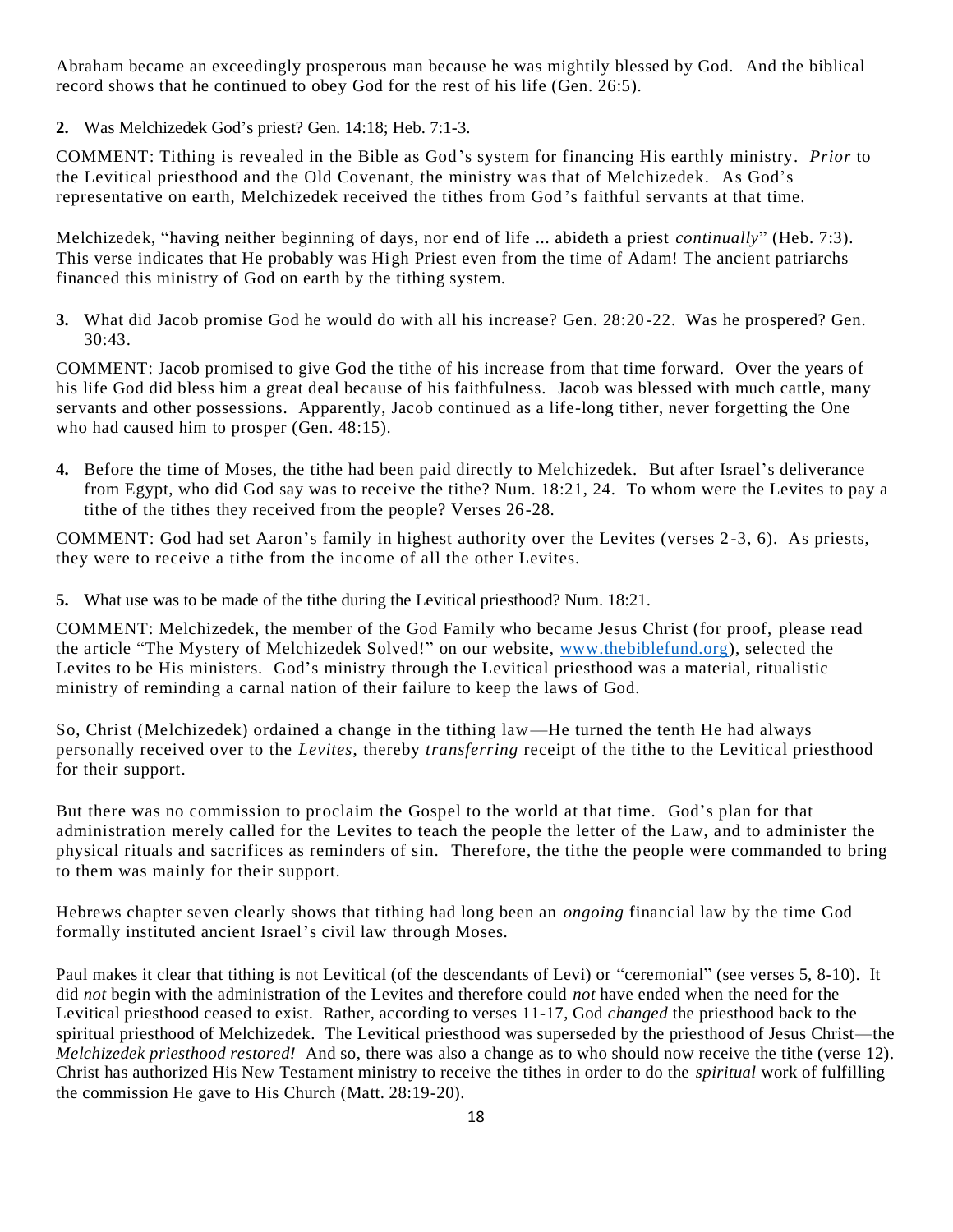The New Testament era was ushered in when Melchizedek (Christ), who abides as our High Priest continually (Heb. 7:3; 4:14-16), became a mortal man so He could be sacrificed for the sins of all mankind. He also made the Holy Spirit available to those whom God calls.

Christ came to this earth to inaugurate a NEW kind of ministry—a *spiritual* ministry. It is a ministry of SALVATION—a ministry of PROPHECY—a ministry of WARNING, as well as of GOOD NEWS.

Christ's commission to all His true ministers is, "Go ye therefore, and *teach all nations* ... Teaching them to observe all things whatsoever I have commanded you" (Matt. 28:19-20). And, referring to our day, He said, "This gospel of the kingdom shall be preached in all the world for a witness unto all nations; and then shall the end [of the age] come" (Matt. 24:14).

Jesus Christ came to qualify to replace Satan as the Ruler of this world. And He came to train messengers who would proclaim to the world His return to restore the government of God on earth. Christ personally chose His original twelve apostles, or ministers, to *carry on* the work of preaching the Gospel of the Kingdom of God. Today, the true ministers of Jesus Christ are fulfilling that commission on a *worldwide* scale!

As the end of this age approaches, the true ministers of God are fulfilling Christ's commission with the support and POWER of God's Holy Spirit! They are making plain the GOOD NEWS of the soon-coming Kingdom of God. They are explaining the *laws* of that Kingdom, as well as making plain the hundreds of prophecies referring directly to this end time.

In these chaotic days approaching the end of the age, just before Christ's Second Coming, the work of God's true ministry faces a challenging effort to reach multitudes of people. It is a huge undertaking, requiring the use of highly advanced technological tools for proclaiming Jesus' Gospel of the Kingdom of God "unto all nations" (Matthew 24:14)!

Today, God has provided for the financing of His powerful *spiritual* ministry by the same system He has used for millennia—the *tithing* system.

**6.** Does the Bible show that both nations and individuals can literally steal *directly* from God? Mal. 3:7-12.

COMMENT: For those whom God calls at this time, tithing is the way God has provided to finance His Work and His ministry.

Those who faithfully give God His tenth find that what is left seems to go *further* than the full amount of their income ever did before. Many tithers have remarked that there seems to be an unwritten law that cannot be put down in a budget—a law that causes their money to always stretch further when they tithe faithfully. (Read the following scriptures in connection with this principle: 1 Kings 17:8-24; 2 Kings 4:1-7, 42-44; Prov. 11:24-25; Matt. 14:17-21; 15:34-38; Heb. 13:8.)

**7.** What should our be attitude in giving God's Church the tenth of our disposable or net income that belongs to Him, and even an occasional offering, as we are able? 2 Cor. 9:6-7.

COMMENT: A generous attitude is foundational to God's "give" way of life. God is a generous giver! He wants His children to reflect a similar generosity, within their restricted means. The Apostle Paul made this crystal clear: "The point is this: he who sows sparingly will also reap sparingly, and he who sows bountifully will also reap bountifully. Each one must do as he has made up his mind, not reluctantly or under compulsion, *for God loves a cheerful giver*" (2 Cor. 9:6-7, RSV).

The giving principle is elsewhere stated in the pages of the Bible. Jesus showed that a giving spirit brings an automatic boomerang-like effect. "*Give, and it will be given to you*; good measure, pressed down, shaken together,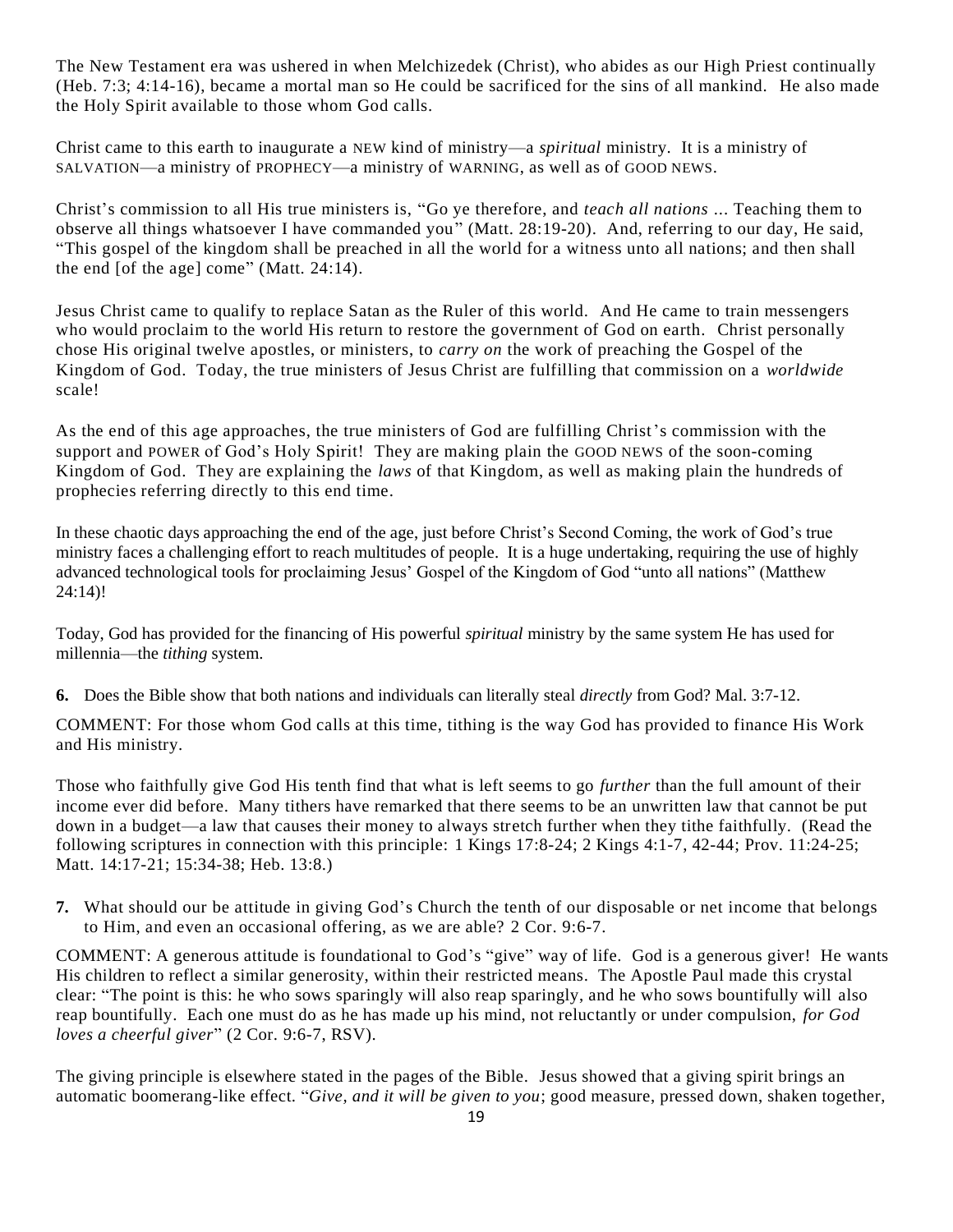running over, will be put into your lap. For the measure you give will be the measure you get back" (Luke 6:38, RSV).

Solomon reiterates the very same truth in his writings: "Cast your bread upon the waters, for you will find it after many days" (Eccl. 11:1-2, RSV). God's blessing WILL come in God's own time and God's own way. Again: "One man gives freely yet grows all the richer; another withholds what he should give, and only suffers want. A liberal man will be enriched, and one who waters will himself be watered" (Prov. 11:24-25, RSV).

These verses repeat in different words the time-tested principle found throughout the Bible: You *reap* what you sow (Gal. 6:7).

**8.** In what way did Jesus uphold the law of tithing? Matt. 23:23. Notice the last part of the verse.

COMMENT: Isn't that clear? Jesus said that spiritual qualities such as judgment, mercy and faith are more *important* than carefully paying tithes on every little plant that might grow in your garden—especially when that strictness leads to self-righteousness. But Christ said "*not* to leave the other undone"—not to fail to pay your tithe as God requires.

**9.** Is tithing a kind of worship, as well as an expression of faith toward God? Heb. 11:6; Jas. 2:20.

COMMENT: Tithing is an *act of worship to God*—a demonstration of love, gratitude, respect, honor and esteem for the Savior—a demonstration of a commitment to support God's Work.

Tithing is also an act of *faith* in God. As such, it is the heart and core of what Christianity and conversion are all about. Tithing is a deeply personal act of worship when done in faith. It is an acknowledgment that God is there—that He REALLY EXISTS—and that He is able to "*supply all your needs* according to his riches in glory by Christ Jesus" (Phil. 4:19).

There is no way anyone can prevent God from blessing those who step out on *faith* and tithe to their Creator. Experience has proved there is an *automatic blessing* for obeying our great eternal God if that obedience is coupled with faith.

Remember that you tithe to *God*, not to any man! When you tithe, this act of obedience to God shows you recognize that God has established the tithing system to finance His ministry and Work . You recognize that He exists, and that He is a "*rewarder* of them that diligently seek him"! Yes, tithing is an act of faith, and without faith it is impossible to please God (Heb. 11:6).

But suppose someone says, "I have no confidence in the way the tithe will be used." May he therefore refuse to tithe? Does the Bible give him permission to stipulate what purpose it will be used for? Let's understand.

**10.** Should Christians be "fellow helpers" to the truth? 3 John 8. Are they "fellow laborers" in spreading the Gospel? Phil. 4:3; 1 Cor. 3:9; 2 Cor. 6:1.

As the number of dedicated members and co-workers who *voluntarily* send tithes and offerings increases, so does the scope and power of the Church's work.

The collective efforts of those whom God has called to share in the glorious opportunity to be "fellow laborers" make it possible for this world to hear and read the true Gospel of Christ today.

God's way is to *give*—without charge—His truth to any and all who ask for it (Matt. 10:8, last part). By involving His "fellow laborers" in this awesome commission, they share in the blessing of helping to bring others into the Family of God.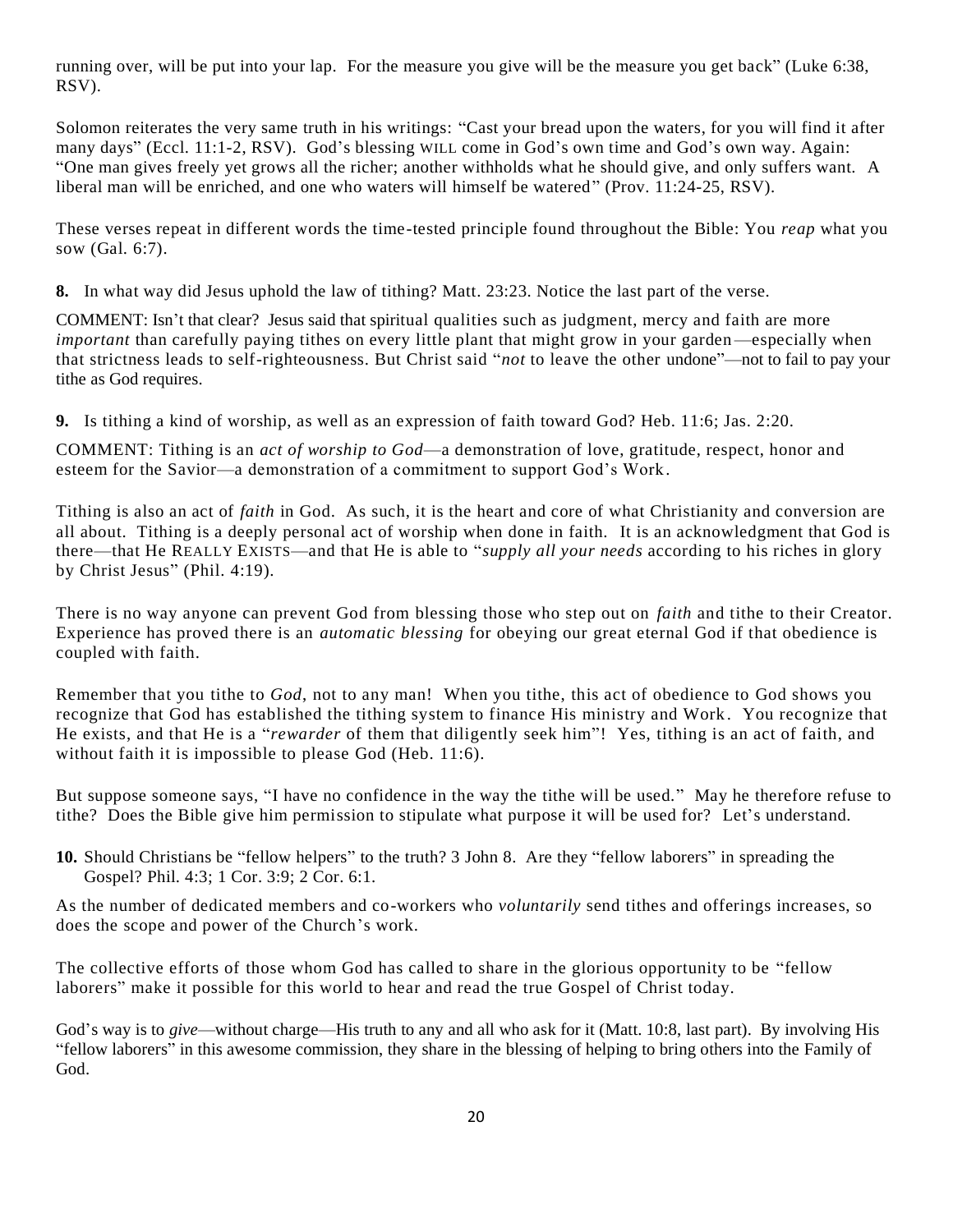Truly, it is "more blessed to give than to receive" (Acts 20:35). By honoring God with our substance, our own material needs will be supplied, for God promises: "Seek ye first the kingdom of God, and his righteousness; and all these things shall be *added unto you*" (Matt. 6:33).

## **The Christian Fight!**

The Word of God tells us that all who will follow the Christian way of life will have to face three dead ly enemies, each of which tends to *discourage* us from overcoming sin and developing the character of God.

These deadly foes can come between us and God—separating us from Him. They tend to put wedges into our minds that can grow, gradually separating us from the guidance and power of God's Holy Spirit and the faith of Jesus Christ—*IF we allow them to*.

Briefly, the three deadly enemies that Christians must fight are: 1) Selfish human nature (Rom. 8:7; 7:21-23); 2) the worldly society around us (Rom. 12:2; Eph. 2:2; Jam. 4:4; 1 John 2:15-17); 3) Satan the devil (Eph. 6:11-12; James 4:7).

God says these deadly enemies must be defeated and He tells us how to do it!

- **1.** Does Paul show there is effort involved in living the Christian life—that eternal life is worth *fighting for* so as not to let it slip from one's grasp? 1 Tim. 6:12; 1:18-19. Whose "soldier" was Timothy? 2 Tim. 2:3-4.
- **2.** Did Paul *steadfastly* follow God's way of life—did he know, shortly before his death, that he had WON the Christian fight? 2 Tim. 4:6-8.
- **3.** Is the Christian's warfare against physical armies? Or is it a *spiritual* warfare? 2 Cor. 10:3-4. Just what is a Christian to fight against? Verse 5.

COMMENT: The first enemy in the Christian's daily warfare is his human nature with its inordinate lusts (Gal. 5:19-21). This nature in us rationalizes cleverly, sometimes producing deceitful and degrading impulses—vanity, lust, greed, etc. We are enticed to sin, to break God's spiritual Law, thus cutting us off from Him. Our nature can destroy us spiritually, unless we *resist* its wrong impulses that lead to sin.

**4.** What is the second deadly enemy of all Christians? Gal. 1:4. What should a Christian's attitude be toward the world's social order with its glitter, glamor, status-seeking and alluring appeal? 1 John 2:15-17.

COMMENT: The Apostle John is speaking about this worldly system around us—this "cosmos." It is from the Greek word *kosmos*, translated "world" in 1 John 2:15, that English words such as cosmopolitan, cosmography, cosmopolite, etc. are derived.

John was referring to the society of this world, so much of which is built on and motivated by the vanity, lusts and greed of human nature. Because most people have been deceived (Rev. 12:9), they don't understand how so many of the world's ways could be wrong in God's sight. Nevertheless, this world's ways do bombard Christians continually with temptations and distractions that can lead them away from following Christ!

**5.** Should Christians strive to avoid the evil that is in the world? 2 Cor. 6:14-18; Rev. 18:4. Does this mean that they should move away from populated areas? John 17:15-18. Notice especially the first part of verse 15.

COMMENT: Christ's prayer in the seventeenth chapter of the book of John shows that God does not expect Christians to move to the mountains and deserts to escape the world's distractions! Rather, they should strive to be separate *spiritually* and abstain from the ways of the world that are defined as *sin* in the Bible.

From earliest childhood we began conforming to the customs and practices which we learned from the teachings and examples of others. We merely accepted, without question, most of the practices and lifestyles of the society around us. But as we learn about God's way, we are to conscientiously apply ourselves to our new life in Christ. "Be not conformed to this world," said Paul, "but be ye transformed by the *renewing of your mind*, that ye may prove what is that good, and acceptable, and perfect, will of God" (Rom. 12:2).

Unless we cease from conforming to those ways of this world which are contrary to God's will, we will not grow in the character of Christ or overcome spiritually. The many snares in the world could be compared to an obstacle course which challenges and strengthens a good soldier in training. Christians must learn to hurdle those obstacles.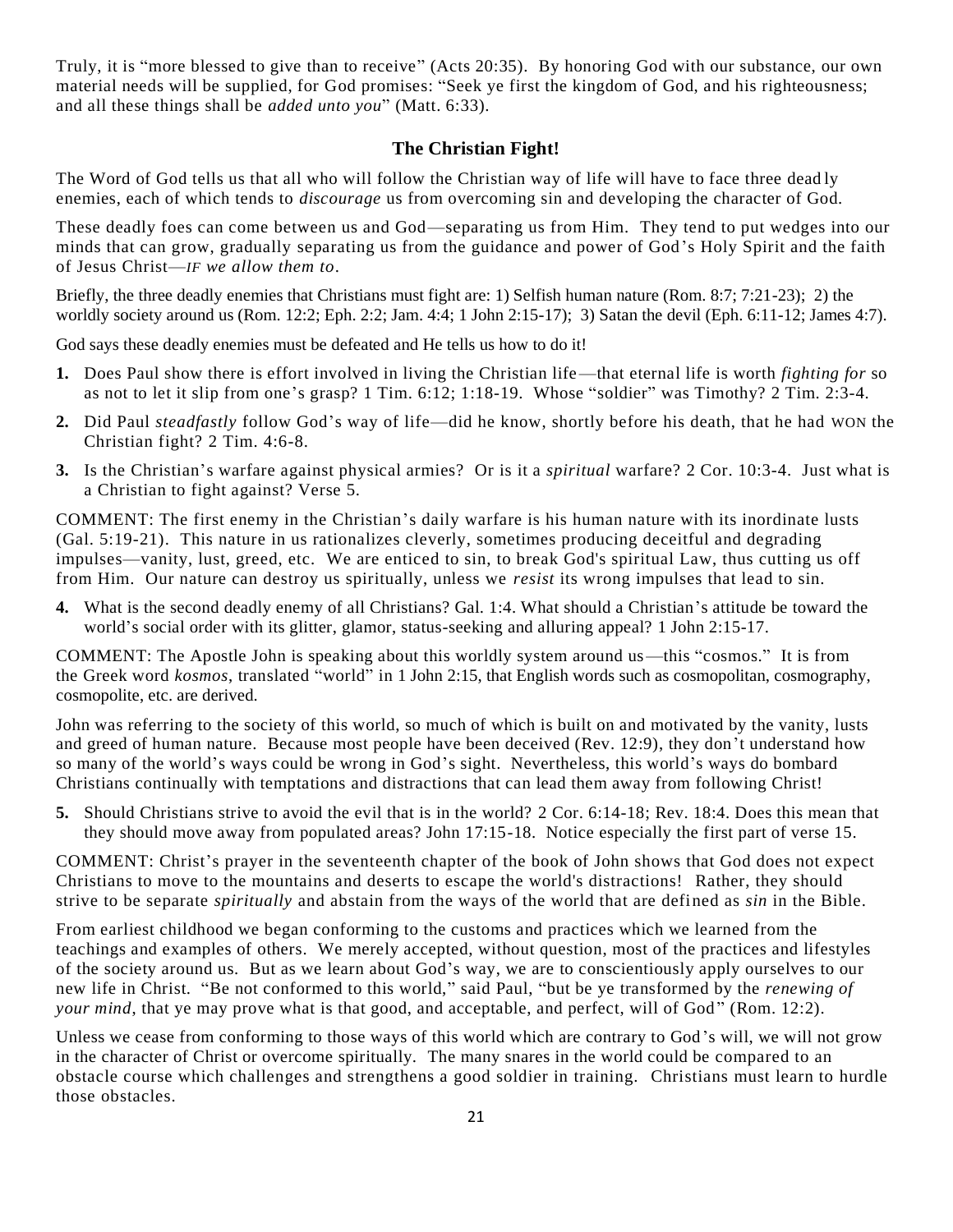**6.** Do people always appreciate the person who tries to live according to God's Law? 1 Pet. 4:3-4; John 15:18- 20; 16:33. How should a Christian respond to those who might be antagonistic toward his life in Christ? Matt. 5:43-47; Rom. 12:20-21.

COMMENT: God does not want us to hate the people in the world whom He has not chosen to call at th is time, even though some may persecute and ridicule us for following God 's way. They are potential Sons of God, and we are instructed to *love* them! God *will* eventually *open* their minds and show them His glorious truth so they can become Christians too, as is depicted by the last step in God's Master Plan.

**7.** What, or who, is the third great enemy of every Christian? 1 Pet. 5:8-9; Jas. 4:7. Isn't Satan the devil *ultimately* responsible for inspiring the inordinate characteristics of human nature and all the evil in this world? 2 Cor. 4:4; Eph. 2:2. Has he indeed deceived the *whole* world? Rev. 12:9.

COMMENT: Satan the devil, formerly known as the archangel Lucifer who was originally created perfect in his ways (Ezek. 28:15), developed his satanic nature by his own reasoning and choice. As we learned in Lesson 9, humans have in turn *acquired* Satan's nature, which we call "human nature." Notice how Paul described this natural state of mind: "...the carnal mind is enmity against God: for it is not subject to the law of God, neither indeed can be" (Rom. 8:7).

But once the Holy Spirit of God is added to a person's mind, he then has the power to resist the attitudes of selfcenteredness, lust, greed, vanity, jealousy, envy, resentment, competition, strife, bitterness and hate, which are broadcast to the mind by Satan.

No person is compelled to respond to and obey these impulses from Satan. The devil has no power to FORCE anyone to think or do wrong! But the unsuspecting humans automatically do so without realizing what is taking place in their minds. Most people just drift along, responding to emotions and impulses that often find expression in their fleshly drives and vain pursuits.

Thus Satan, the "god of this world," "the prince of the power of the air," is actually working "in" (Eph. 2:2) the minds of unsuspecting people all over the world. That is why it is "this present evil world," and why it is so thoroughly deceived today!

**8.** After your begettal by God's Holy Spirit, which makes you a Christian, will the devil continue to try to deceive you and lead you away from Christ and His ways? 2 Cor. 11:2-4; Verses 13-15. Did some Christians in Paul's day begin to fall victim to the devil's promptings once again? Gal. 1:6-8; 3:1.

COMMENT: Conversion does *not* shield you from Satan's "wavelength." He continues to broadcast the attitudes of his nature. When Jesus spoke of overcoming, He referred to overcoming these ways of Satan, which are contrary to God's way.

Those who have turned from Satan's way are fighting to OVERCOME his subtle urgings and are striving to remain true to God's way—the way of God's love—the way of outgoing concern. They are *the ones Satan hates*. He is especially interested in destroying them! But with God's protection and restraining power over Satan, which He promises to give us if we remain close to Him, we can overcome!

Before Jesus Christ could qualify to restore the government of God and rule all nations, He had to withstand Satan's most severe temptations. That supreme struggle is recorded in the fourth chapter of Matthew. Notice how the devil attempted to deceive and influence Jesus Christ to sin against God.

**9.** When Jesus was extremely hungry, how did the devil appeal both to human vanity and hunger? Matt. 4:1-3. And to the human desire for prestige, glory and power? Verses 5-9. What were Jesus' immediate responses? Verses 4, 7, 10. What was the outcome of this titanic spiritual battle? Verse 11.

COMMENT: Jesus Christ *overcame* the devil. He resisted Satan, conquered him, and showed His MASTERY over him! When He gave the devil an order, Satan had to obey. He slunk away, knowing he was defeated in this supreme spiritual encounter of all time.

Christ overcame the devil's wiles by the Word of God. He responded to the devil's temptations by citing the appropriate scripture that applied in each situation. He knew the Word of God thoroughly. He KNEW God's will. And He obeyed it. Therefore, the devil *could not deceive Him!*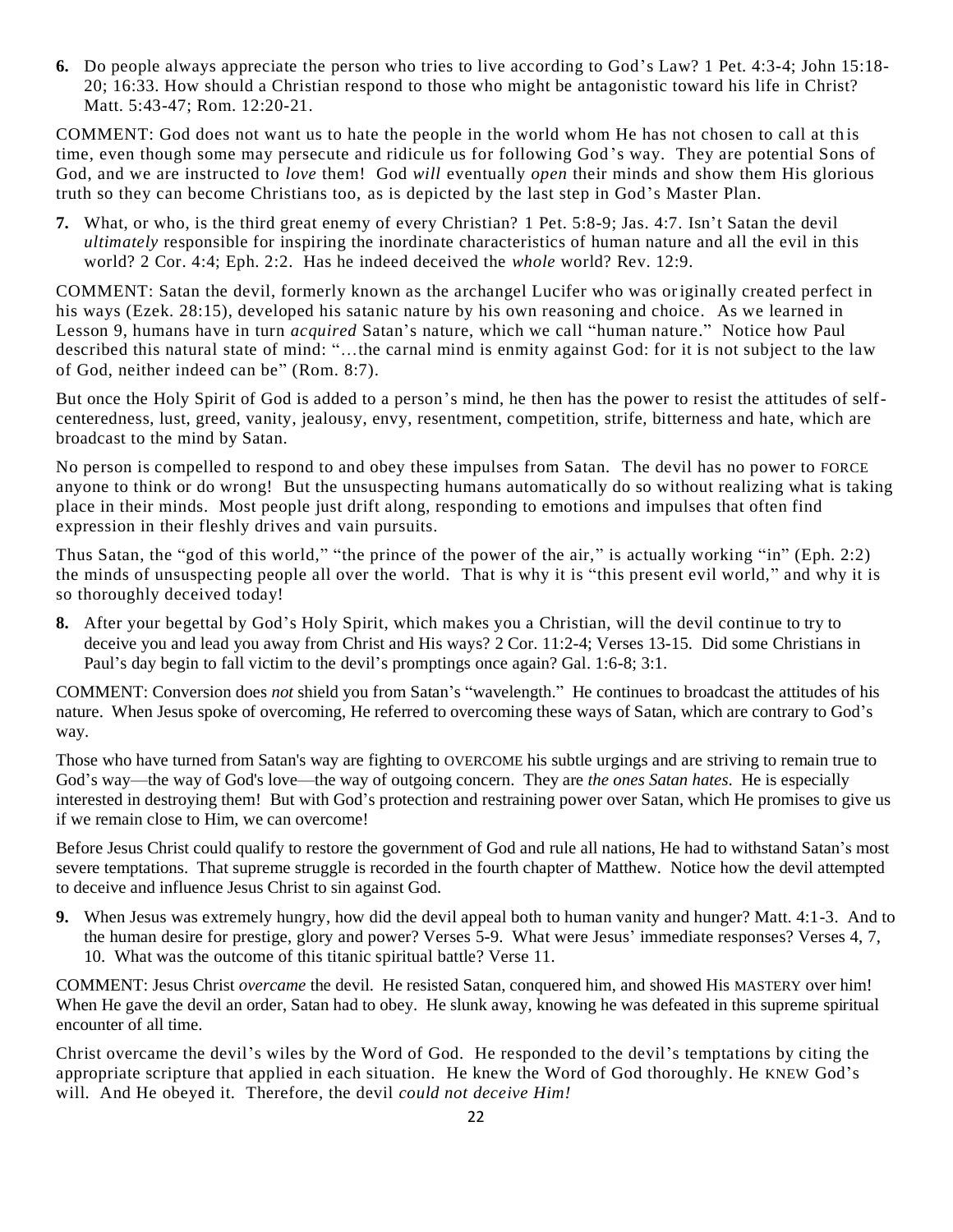- **10.** Are Christians today also to resist the devil with the truth God has revealed to them? 1 Pet. 5:9. What *must* the devil do if resisted steadfastly? Jas. 4:7.
- **11.** What instructions on fighting against the impulses and attitudes of the devil does God give us through Paul? Eph. 6:10-12. What are Christians to put on in order to fight this spiritual battle? Verses 11, 13. Of what does God's *spiritual armor* consist? Verses 14-18.

COMMENT: "*Truth*" refers to the inspired Word of God (John 17:17), the first piece in the Christian's spiritual armor. The "*breastplate of righteousness*" is obedience to God's commandments (Ps. 119:172); the "*gospel of peace*" is the message of the coming Kingdom of God, when Christ will rule this earth and bring it peace.

The "*shield of faith*" refers to the faith of Jesus Christ, which can be within us (Gal. 2:20; Rev. 14:12; Phil. 3:9) not just to our own human, physical faith. This faith is God's gift imparted by the Holy Spirit (Gal. 5:22). And it is this faith—*Christ's* faith put within us—that will enable us to conquer and overcome sin!

The "*helmet of salvation*" is the knowledge of what salvation is, what it involves, what it's all about—the very purpose of life. In other words, it is the knowledge of the TRUE GOAL and potential destiny of mankind—that of becoming *divine members of the Family of God!*

The "*sword of the Spirit*" refers to the written Word of God—it is the Christian's only offensive weapon in fighting the devil and his wiles (Heb. 4:12). It cuts the enemy's tactics and strategies to ribbons and shows us what the enemy is up to.

The final thing Paul mentions in fighting Satan and his wiles is "*prayer*." Christians are to draw close to God in persevering prayer (1 Thess. 5:17), praying for all of God's people, the ministry of God's Church and themselves.

This is the way to defeat—to OVERCOME—Satan and to force him to *flee!* [James 4:7] This is the perfect strategy for defeating human nature and the attractions of this world, since they are both essentially motivated by the devil. If Christians will diligently follow this formula, they will succeed in overcoming all three deadly foes.

# **Why Overcoming Is So Important**

The Bible speaks a great deal about "overcoming." Let's understand exactly why it is so important in living the Christian life, and what it has to do with the "occupations" of born-again Christians in the Kingdom of God.

**1.** Did Jesus Christ *become* perfect? Heb. 5:9; 2:9-10. Notice especially the last part of verse 10. What did Christ say He expects of those who would claim to be His followers? Matt. 5:48. Who are they to become like? Eph. 4:13. COMMENT: As we learned in the previous lesson, Jesus spoke of *becoming* perfect. But exactly what kind of "perfection" was He talking about?

In the original Greek, the word for "perfect" in Matthew 5:48 is *teleios*, which also means "complete." In other words, Jesus meant that His followers are to become *spiritually mature* in the character of God.

Obviously, we cannot become perfect in this sense until the resurrection, when God will complete the process and give us new, perfect spirit bodies with a perfect—sinless—nature that will be like God's. But in the meantime, God wants us to *grow* in His spiritual character daily by obeying His commandments, overcoming and rooting sin out of our lives.

**2.** Even though Christ was the very Son of God and had the Holy Spirit without measure (John 3:34), did He still have to *learn* obedience? Heb. 5:8-9. Did Christ "overcome"? John 16:33. Did He resist temptation? Heb. 4:15.

COMMENT: Jesus Christ *became* perfect through the trials and tests of human experience. He *overcame* the temptations of the devil, His flesh and the world around Him. In spite of opposition and temptation, He kept God's commandments perfectly. Thus, He was able to become the Savior of mankind and the supreme example of spiritual maturity Christians are to be striving to emulate.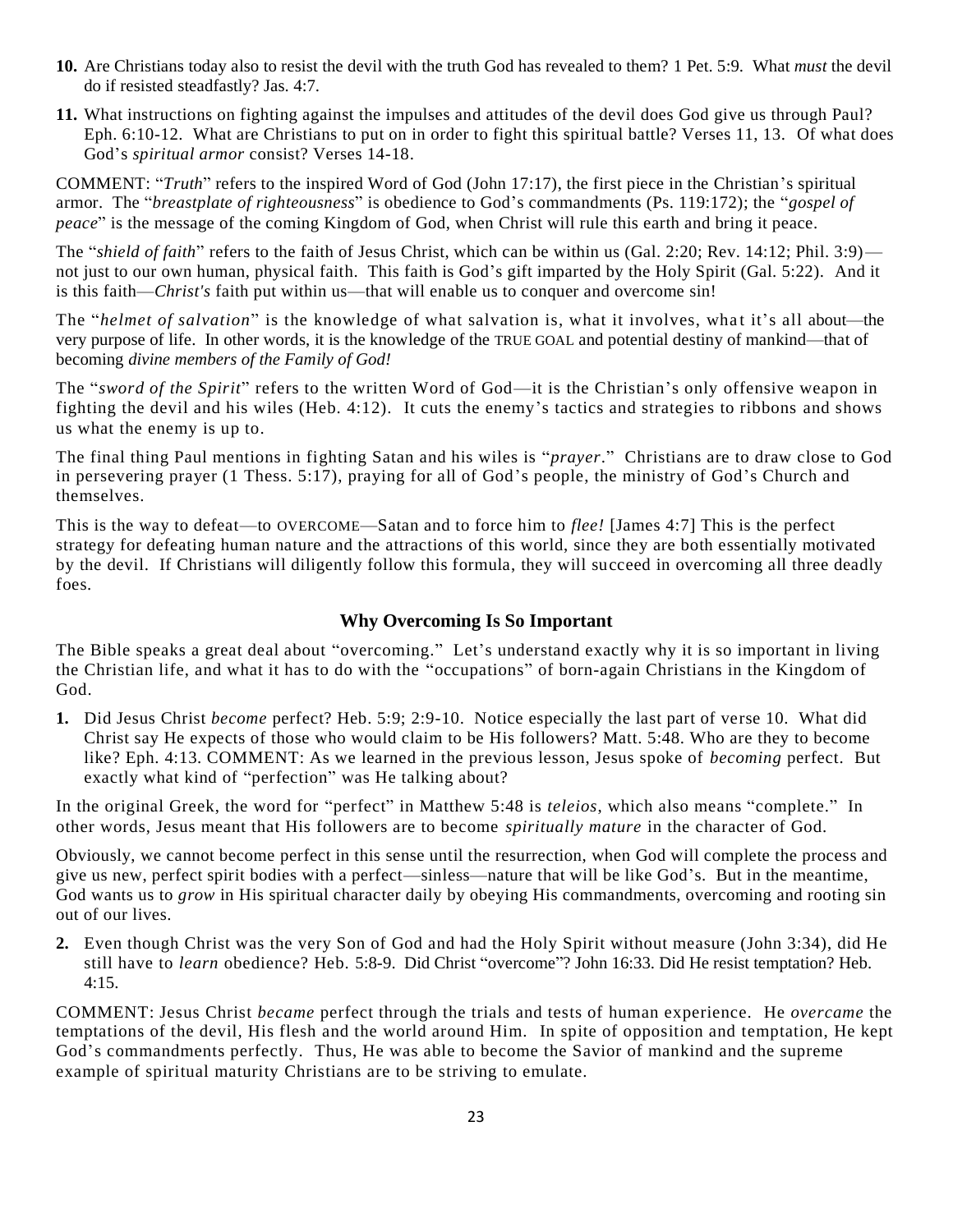**3.** Just how important is overcoming to your being in God's Kingdom and receiving a *reward?* Rev. 2:7, 11, 17, 26-27; 3:5, 12, 21; 21:7.

COMMENT: Through overcoming the sinful pulls of the flesh, the world and the devil, our spiritual character is being perfected—we are building the very character of God. And the more we overcome, the greater the *responsibility* we will be given in Christ's government on earth. Thus, the greater will be our *reward!*

But no one can overcome for us. It requires putting forth effort on our part, together with the power of God 's Holy Spirit, to become the kind of spiritually minded and motivated person God can use in His Kingdom.

**4.** Is overcoming done all at once, or is it a life -long process? Matt. 24:13, 45-47.

COMMENT: The Bible shows that striving to develop the spiritual character of Christ is an ongoing process of *overcoming* throughout the Christian life—of putting sin out of our lives, learning to control and rule over the downward pulls of our nature.

It is those who OVERCOME to the very end—those who are *still growing* in character at Christ's return (or at their death, if that comes first)—who shall inherit God's Kingdom and receive a reward!

**5.** Does 2 Peter 1:5-9 also show the need for *continual growth* in the virtues of Christian character as long as a person lives? Do verses 10 and 11 imply that those who don't continue to grow and overcome will not make it into God's Kingdom?

## **To Become Inheritors with Christ**

- **1.** Because Jesus Christ *overcame* during His human life and was born again by a resurrection, where is He presently seated? Rev. 3:21. Have all the angels, authorities and powers been made subject to Him under His Father? 1 Pet. 3:22; Eph. 1:20-22; 1 Cor. 15:27.
- **2.** What will Christ's official title be when He returns to rule the nations of earth? Rev. 19:16. Will His glorious government continue to expand throughout the universe forever? Isa. 9:6 -7.
- **3.** Just how great is the authority which Christ has already inherited? Heb. 1:1-2; Matt. 28:18.

COMMENT: Notice how the Moffatt translation renders the original Greek of Hebrews 1:2: "But in these days at the end he has spoken to us by a Son—a Son whom he has appointed *heir of the universe"!*

**4.** Will Christ be the only inheritor and ruler of this earth and the vast universe, or will there be *co-rulers*, "joint-heirs," with Him to *share* His great inheritance and responsibility? Rom. 8:16-17; Rev. 21:7.

COMMENT: True Christians are now the Spirit-begotten children of God. They are heirs—joint-heirs with Jesus Christ—destined to inherit and help rule EVERYTHING God has created!

Notice also the second chapter of Hebrews. Beginning with verse 6, the Apostle Paul quoted Psalm 8:4 -6: "What is man, that thou [God] art mindful of him?" Yes, why should the great God be concerned about us mortals? Why *were* we born?

Here is the answer: "Thou hast put ALL THINGS in subjection under his feet. For in that he put all in subjection under him, he *left nothing* that is not [to be] put under him" (Heb. 2:8).

Do you grasp that? Absolutely nothing God has created is excepted. The awesome destiny of mankind is corulership first of this earth, and then the vast universe with Jesus Christ! We were BORN TO RULE! But not until we have *qualified* and been "born again"—born of the Spirit of God as members of God's Family.

Thus far only Jesus Christ, the "firstborn among many brethren" (Rom. 8:29), has received this power. So "... now [today] we see *not yet* all things put under him [man]. But we see Jesus ... crowned with glory and honour" (Heb. 2:8-9). He alone has received the power and glory we are to receive when we, too, are born of God at the resurrection of the dead.

Can you begin to grasp the magnitude of these sure promises of God?

**5.** In what capacity is Christ now serving true Christians? Heb. 4:14-16.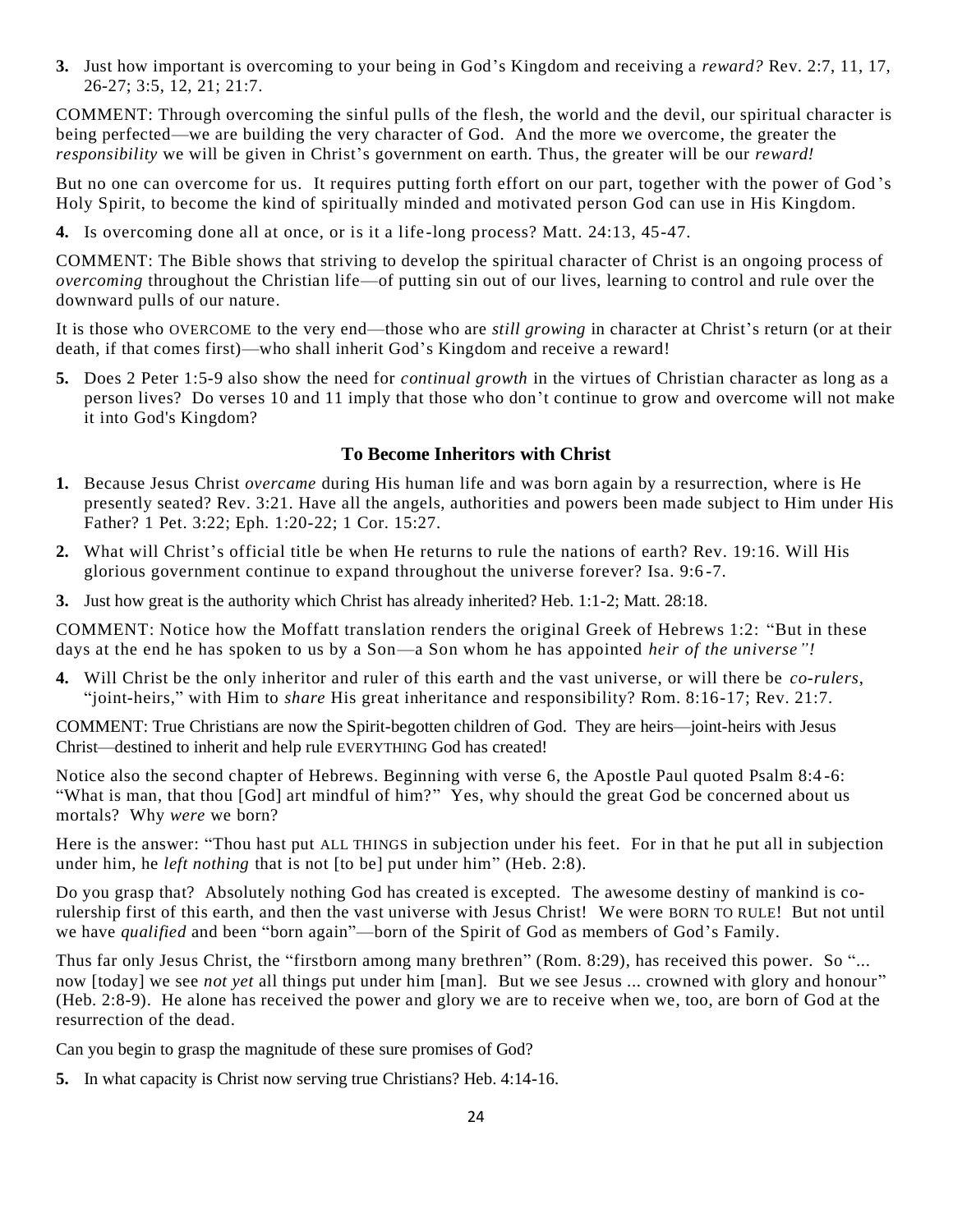COMMENT: As the High Priest of all Spirit-begotten children of God, Jesus Christ is always available to help them in times of need. He takes special interest in their spiritual development, helping to prepare them so they can eventually inherit "all things" with Him!

#### **Qualifying to Rule with Christ**

Many are surprised to learn that the Bible says so much about ruling in the Kingdom of God. Some doubt whether they could ever rule, while others have no desire to rule at all. Perhaps you have thought: I don't want *to rule* in the World Tomorrow. I just want to *serve* God. The problem is that few people have ever really understood what it means to serve.

History right down to the present is filled with accounts of rulers, politicians and bureaucrats who have ab used their power and served their own interests, while calling themselves "benefactors" or servants of the people (Luke 22:25-26). However, God's rulers in the World Tomorrow will not be like them.

Jesus Christ, who has qualified for the greatest position of rulership under the Father in the coming government of God on earth, said He came to be a *servant!* (Luke 22:27.) Let's see what service to God has to do with rulership.

**1.** How does a truly converted Christian express service to God? Matt. 25:31-40.

COMMENT: We serve God when we help and *serve our fellowman*. Christ said, "Inasmuch as ye have done it unto one of the least of these my brethren, ye have done it unto me" (verse 40).

This troubled world is filled with needy, sick and lonely people. Hundreds of millions in this world would benefit from even basic instruction in how to improve the quality of their physical lives, including their basic nutrition and everyday hygiene! But above all, they need to know the *truth of God*—His purpose and plan for mankind.

Christ came to *serve*, not to be served (Matt. 20:28). The footwashing ceremony, which He established shortly before His crucifixion, symbolized this attitude of service. We should want to imitate Christ's example of service to fellowman (1 Pet. 2:21; John 13:17).

A deeply converted Christian will want to help teach this world and help others to share in the physical and spiritual blessings that result from living God's way of life. This is what the return of Christ and the establishment of His ruling government on earth is all about! All Spirit-begotten Christians are now *in training* for an important role in helping to teach the world God's way. They are also learning to help administer the government of the wonderful World Tomorrow for the good of all mankind!

The Christian life, then, is one of overcoming, growing and preparing for *service through rulership* in the Millennium, as well as serving others here and now!

**2.** What will the saints be doing in the Kingdom of God during the Millennium? Rev. 3:21; 2:26; 5:10; 20:4-6.

COMMENT: We read of "thrones," "judgment" and "reigning." These scriptures clearly tell us that Christians will receive positions of rulership in God's Kingdom. All who are begotten by God and overcoming now will become "kings and priests" (teachers—Mal. 2:7) in the Kingdom of God. Our destiny is *rulership of the world*—and eventually the *entire universe*—under Christ. Yes, we were born *to rule!*

**3.** By what principle can a person of ordinary ability in this life ever qualify to take on far greater responsibility in the Kingdom of God? Luke 16:10.

COMMENT: We learn to rule by being *faithful*—conscientious—in whatever we do. We must put into practice in our daily lives the principles and laws we learn from God's Word. Even the person who considers himself to have only a little ability and natural talent *can qualify* to rule in God's Kingdom. We learn to rule in the World Tomorrow by learning to manage our own affairs and responsibilities today, no matter how small they may be.

God is no respecter of persons (Acts 10:34-35; Rom. 2:11; Gal. 3:28). Whether we were born male or female has no bearing on our reward in God's Kingdom. Our future reward will be determined solely by the degree of our "works" in this life. *Note*: It is by God's *grace* that we will enter His Kingdom, for immortality is a *gift*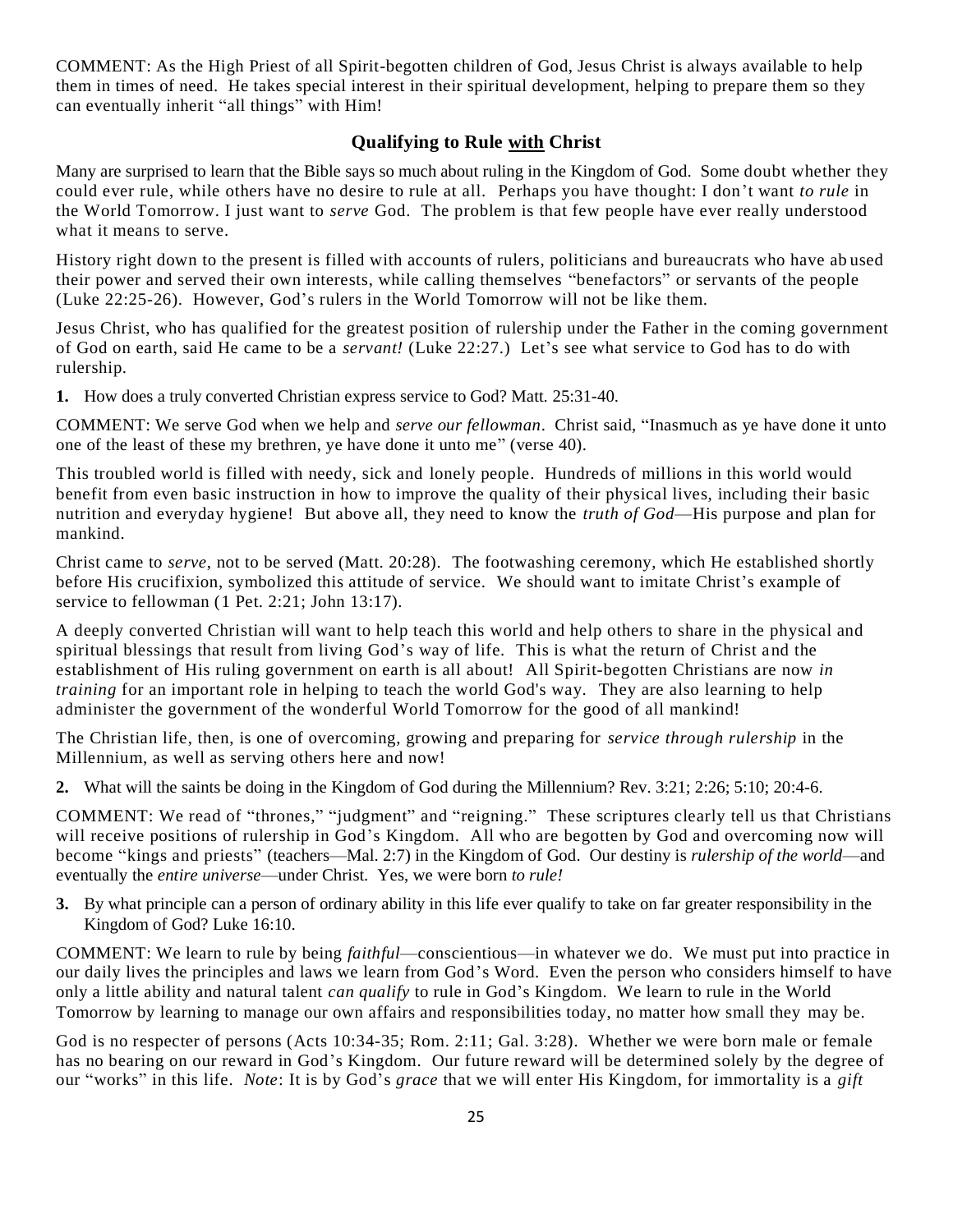from God. But it is our works that will qualify us for an office of responsibility—an opportunity for greater service, for doing more good once we are born into God's ruling Family.

As our Savior and elder brother— "the firstborn among many brethren"—Jesus Christ has already qualified for the highest office under God the Father in the coming World Tomorrow. No one else can ever receive the position of rulership the Father has promised Him. Notice a few other positions mentioned specifically in the Bible.

**4.** To whom has God promised rulership over the reunited nation of Israel? Ezek. 37:21 -22, 24. What positions of rulership did Jesus promise to give each of His twelve apostles under David? Matt. 19:27 -28. Has God alluded to others who will be in His Kingdom? Read Hebrews 11:4-40.

COMMENT: Other overcomers have gone before us and will be in God's Kingdom. They have already qualified for responsibilities in God's ruling Family, though God has not revealed their specific positions to us in the Bible. But *every* individual will have a tremendous job to do, for an entirely new civilization must be buil t on earth during the Millennium (to say nothing of the universe beyond)—built this time to God's specifications. It will take many different, vital jobs to recreate world society as God would have it.

**5.** Will there really be enough opportunities to serve for *all* who have overcome down through the ages? John 14:1-3.

COMMENT: By speaking of the temple ("my Father's house") having many "mansions" ("rooms" in the Revised Standard Version and other translations), Jesus showed that there would be places for many assistants in the government of the Kingdom of God on earth, when Jerusalem will be the millennial capital of the world. He said, "I will come [back to earth] again and receive you unto myself; that where I am [headquartered in the Temple of God on earth], there ye may be also" (John 14:3).

Christ assures us that there will be ample opportunities and challenging, interesting positions of responsibilit y for all who are born into God's *ruling* Family.

True Christians today should have a burning desire to bring God's way of life to the entire world —to teach God's wonderful way to peace, joy and abundance. And they'll be able to do just that when Christ returns to set up the Kingdom of God and they are born of God!

But to *qualify*—to be properly *trained*—to serve and teach in the World Tomorrow, true Christians must learn to serve and teach *now*.

The *only* reason *any* person is called to salvation now is to QUALIFY to help in ruling and teaching in the World Tomorrow—to help call and save the thousands of millions during the Millennium and the Great White Throne Judgment period. God hasn't selected certain ones today for special favors. He has called them for a *special purpose*—a tremendous JOB to do!

The Christian life, therefore, is one of preparing for *great service* in tomorrow's world. Spirit-begotten Christians are now in *training* to help teach the world God's way and to administer the government of God for the good of humanity!

# **You CAN Overcome!**

The newly Spirit-begotten Christian has embarked on a new and exciting way of life. But as with Abraham, Isaac, Jacob, David and Paul, God knows that Christians still can and sometimes do sin ( 1 John 1:8-9). But our merciful God promises to forgive us if we repent and will strengthen us, so we can continue to overcome and be granted eternal life in His glorious Kingdom.

But exactly how is it possible to continue to overcome, to press on toward the eternal goal, to strive toward developing the perfect, holy and righteous character of Jesus Christ and be born into God's Family? It is through the FAITH OF CHRIST—"*Christ in you, the hope of glory*" (Col. 1:27). Paul said: "I CAN do all things [overcome any trials, test, trouble or sin] THROUGH CHRIST *which strengtheneth me!"* (Phil. 4:13.)

#### *AND SO CAN WE!*

Yes, through Christ we *can* please God, fulfill His Law and OVERCOME! Let's understand.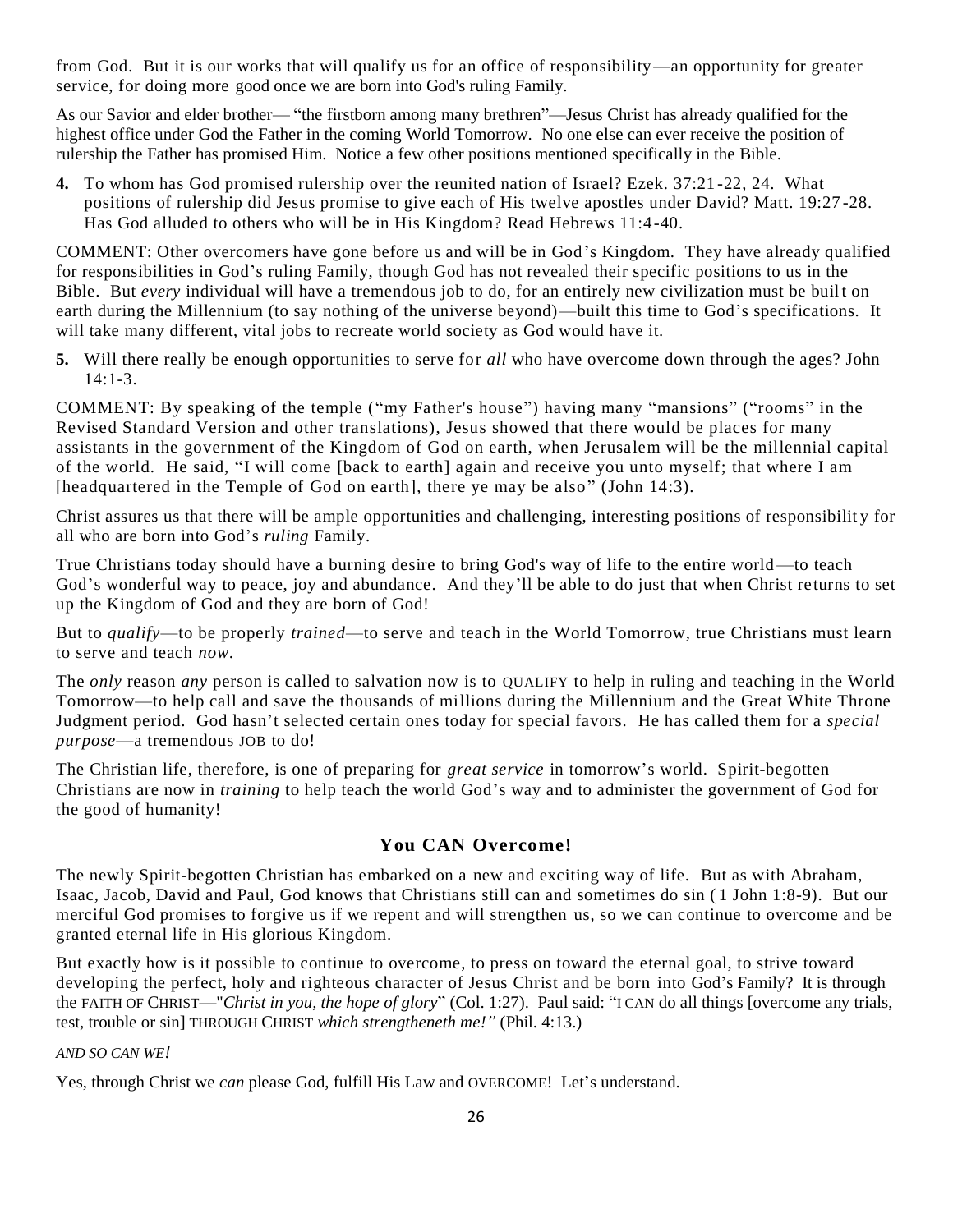**1.** Did the Apostle Paul, who was inspired by God's Holy Spirit, actually say that Christians must "work out" their own salvation? Phil. 2:12. Also notice 2 Peter 1:10.

COMMENT: Immediately upon initial conversion, Christians have something they must begin to do, not only then, but for the rest of their natural lives. The Christian life involves "works"—it involves *doing something!* Christians must put forth the *effort* to overcome. Christ said: "My Father worketh hitherto, and I work" (John 5:17). God's way of life is one of productivity, growth and exciting challenge.

**2.** Then can we earn our salvation by our own works after all? Rom. 6:23; Phil. 2:13; Eph. 2:8-9.

COMMENT: As mentioned earlier, eternal life is a *gift* of God. You cannot earn your salvation by your works. However, the Christian still has his part to do.

The Bible tells us that we must put away the habits and sins that enslave us. We must thwart ungodly, unchristian habits and thoughts that would ultimately lead to eternal death (Rom. 6:23). But how? Through our own strength and willpower alone? No, for it is impossible to conquer the influences of the world, the flesh and the devil through human strength alone.

Benjamin Franklin, one of the five principal founding fathers of the United States, once set himself to attain the goal of moral perfection. Here is an excerpt from the *Autobiography of Benjamin Franklin*, part II:

"It was about this time that I conceived the bold and arduous project of arriving at *moral perfection*. I wished to live without committing any fault at any time; I would conquer all that either natural inclination, custom, or company might lead me into. As I knew, or thought I knew, what was right and wrong, I did not see why I might not always do the one and avoid the other."

But before long, Dr. Franklin found the task no easy one. Continuing with his autobiography: "But I soon found I *had undertaken a task of more difficulty than I had imagined*. While my care was employed in guarding against one fault, I was often surprised by another; habit took the advantage of inattention: inclination was sometimes too strong for reason. I concluded, at length, that the mere speculative conviction that it was [in] our interest to be completely virtuous, was not sufficient to prevent our slipping; and that the contrary habits must be broken, and the good ones acquired and established, before we can have any dependence on a steady, uniform rectitude of conduct" (emphasis ours).

**3.** What similar frustrations did Paul experience in striving to overcome his nature? Read Romans 7:7-25. Notice especially verses 15, 19 and 23.

COMMENT: Paul found that when he tried to resist his human nature, bad habits and sins would not easily be dismissed. In fact, when his attention was drawn to eradicating his personal sins, they only seemed to become more pronounced. Paul, the apostle whom God inspired to write at least thirteen books of the New Testament, cried out: "O wretched man that I am! who shall deliver me from the body of this death?" (verse 24.)

Of course, Paul did overcome. Shortly before his death, he wrote the following words to his young protégé Timothy: "The time of my departure has come. I have *fought the good fight*, I have finished the race, *I have kept the faith*. Henceforth there is laid up for me the crown of righteousness, which the Lord, the righteous judge, will award to me on that Day [the resurrection at Christ's Second Coming], and not only to me but also to all who have loved his appearing" (2 Tim. 4:6-8, RSV).

Notice how Paul succeeded in overcoming.

**4.** What, or who, is the KEY to Christian overcoming? Phil. 4:13; John 15:5; 1 John 4:4; Rom. 8:37.

COMMENT: Jesus Christ, who has already defeated Satan (Matt. 4) and qualified to become "King of kings and Lord of lords," will help Christians defeat Satan and this world's influences *through the indwelling of the Holy Spirit!* He told His disciples to be of good cheer because He had overcome the world (John 16:33). John further testified that the One who dwells in every true Christian through the Spirit of God is *greater* than Satan (1 John 4:4).

**5.** But didn't Jesus say He could, *of Himself*, do nothing? John 5:30.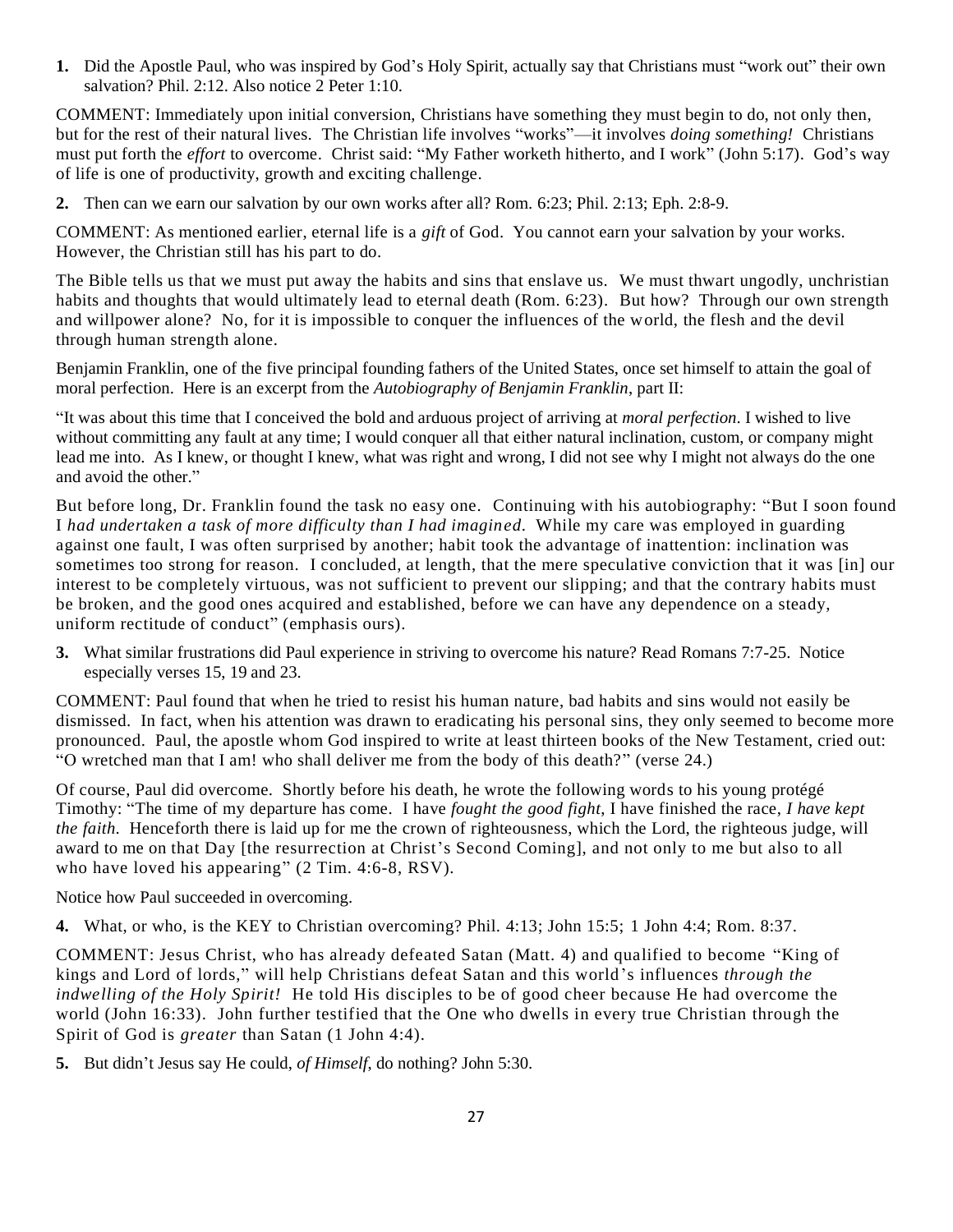COMMENT: Think of it. Even the very Son of God said He could do *nothing* (no *spiritual* works) by His own human power. If Christ, when in the flesh, had no faith in Himself, how much less, then, can you and I accomplish by trusting in ourselves?

Few realize that Christ's obedience and even the miracles He performed were not done by any supernatural power of His own. ALL His spiritual works were done literally through *faith in God's power*, setting a marvelous example for us.

**6.** What was the source of Christ's dynamic faith? John 14:10-11.

COMMENT: The Father who lived in Jesus through the Holy Spirit made His obedience to God's Law possible! Christ had the *very faith of God*.

**7.** Are Christians to live by faith? Heb. 10:38; Rom. 1:17. But is having faith in God all that is required? Rom. 3:31. Is faith *without* obedience to God a *dead* faith? Jas. 2:20-22.

COMMENT: The Bible very plainly shows that each individual Christian has a part in the salvation process. Nevertheless, many professing Christians have been taught that Jesus lived a good life for us—that He obeyed God's Law in our stead. But we have seen that a Christian is not excused from overcoming, growing in spiritual character, and enduring in spite of all opposition or temptation to quit. These scriptures make it crystal clear that having faith does not excuse us from having spiritual works.

This is a great mystery to those who don't understand. Since we *must* do these things to be saved, yet are utterly unable to do so of *ourselves*, it is natural to conclude that either God sent Jesus to do it for us and thereby excuse us from obeying God, or else to become discouraged and be tempted to quit trying!

The true answer is the *key* to salvation. It is FAITH. Faith in God's POWER—the same kind of *living faith* Jesus had!

**8.** By *whose* faith is a Christian's "righteousness"—his obedience to God's spiritual Law—made possible? Rev. 14:12.

COMMENT: Spirit-begotten Christians have the very "faith of Jesus." It's not just our faith in Him, but His faith—*the very faith through which He kept God's Law—placed in us and ACTING in us!*

**9.** Does the Bible call Jesus the author and finisher of our faith? Heb. 12:2-4.

COMMENT: A more accurate translation of the phrase "author and finisher" is "pioneer and perfecter." Jesus led the way, as our pioneer, setting us the supreme example of living faith. But Jesus also *perfects* His faith in us. Here's how:

**10.** Did the Apostle Paul plainly state that Christ lived in him? Gal. 2:20. How did Christ live in him? Phil. 2:5; Rom. 8:9-10. Then did Paul live his life by *Christ's* faith dwelling in him? Gal. 2:20 once again.

COMMENT: Paul didn't live by his own faith. The mind of Jesus Christ dwelt in Paul through the Holy Spirit. And the Spirit of God imparted to Paul's mind the same faith that can be in your mind! This faith the very faith of Jesus Christ—will enable you to live a life of overcoming as did the Apostle Paul!

**11.** Is the very faith of Jesus Christ, by which we receive eternal salvation, a *gift* of God? Eph. 2:8-9. Is this faith one of the results of having the Holy Spirit? Gal. 5:22.

COMMENT: The faith that saves is the faith of Christ. Yes, Christ's faith—*not our* faith. And Christ, who can live in us by God's Spirit, will impart His strong faith to us and thus make our spiritual obedience and overcoming possible!

**12.** What must you do to receive the Holy Spirit and the very faith of Jesus Christ? Acts 2:38. Must you be *willing* to obey God? Acts 5:32. And must you first show faith toward Christ before He will give you *His* faith? Acts 20:21; Rom. 1:17.

COMMENT: God will give His Holy Spirit and the resulting faith of Christ only to those who meet these *prior conditions.*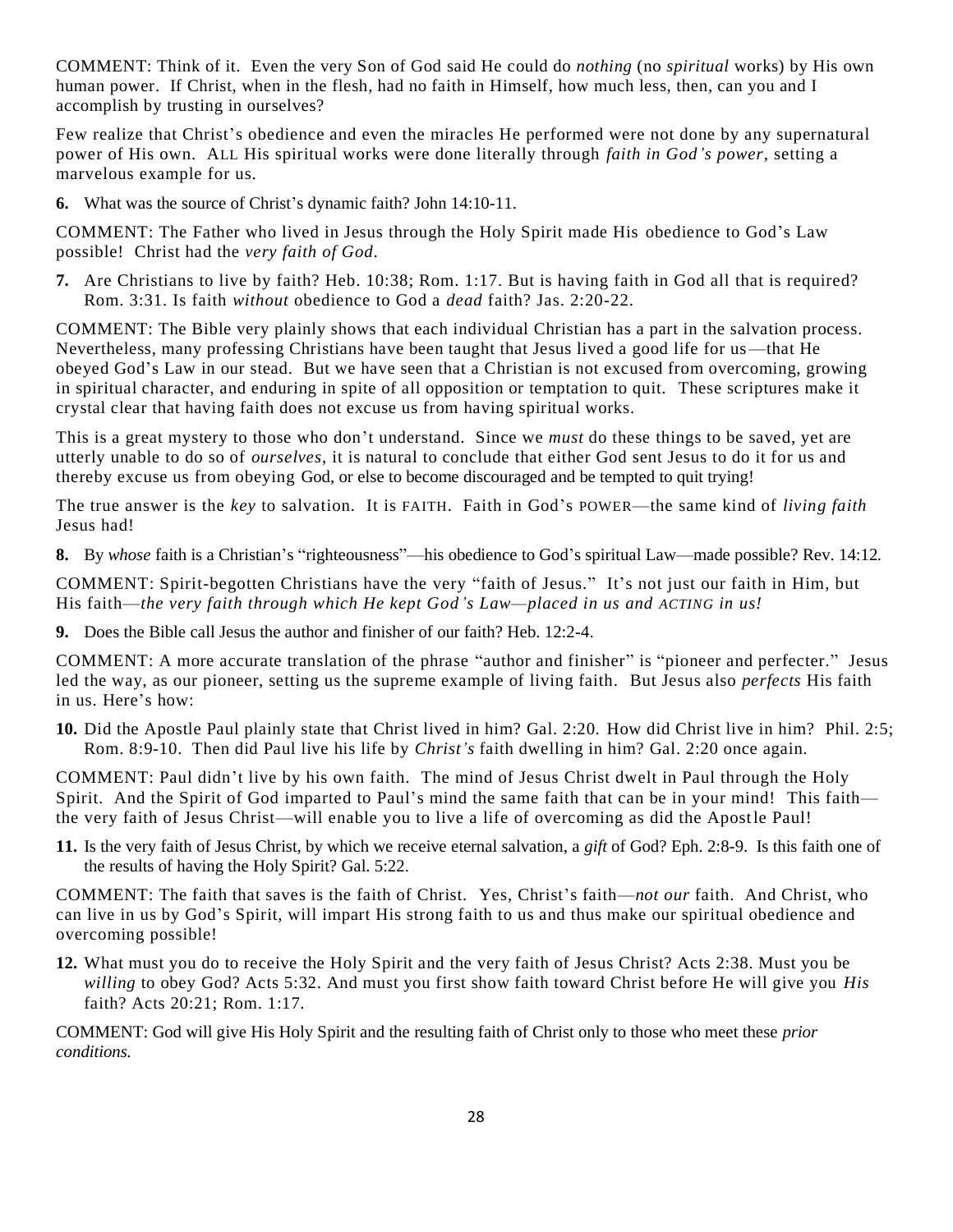Repentance is toward God and means that we have decided to change the entire course of our life—to *quit* sinning against God and sincerely desire to begin living by all of His commandments. We *utterly abhor* not only our old sinful way of life, but also the inclinations of our carnal mind, which has been swayed by the devil (Rom. 8:7; Eph. 2:2), the god of this world  $(2 \text{Cor. } 4:4)$ .

Then we must show our *own* faith, or belief, in the sacrifice of Jesus Christ, whose blood was shed to pay the death penalty our sins have incurred. Upon faith in, and our acceptance of Him as personal Savior, and then after repentance, water baptism, and the laying on of hands, God is bound by His Word to give us His Holy Spirit.

Yes, it does take our own faith to believe in the sacrifice of Jesus Christ for our sins. But *that faith doesn't save us!* Only when God gives us the Holy Spirit to beget us spiritually, and we receive the faith of Christ implanted within us, have we received saving faith! And it all comes as a free gift from God. We could never "earn" it.

**13.** Once we receive God's Holy Spirit, must the faith that it imparts grow? 2 Thess. 1:3.

COMMENT: Faith is not implanted in our minds whole and complete the moment we receive the Spirit of God. Faith must grow. It must be nourished to develop. It needs exercise and experience (time). That faith must *grow* by testing and *by our works*. It must be *living* faith.

**14.** Let's reexamine the example of Abraham—the "father" of the faithful (Rom. 4:16) and the one whom God called His friend. How was Abraham's faith made perfect? Jas. 2:21-24, especially verse 22.

COMMENT: Abraham was a close friend of God. As a result, he received the help necessary to set an outstanding record of faith. If we will let the Spirit of Christ flow through us, then we, too, can be close friends of God as Abraham was, and be perfecting faith as he did.

Good friends spend a lot of time together in *conversation*. They discuss life, their goals, problems, and listen willingly to each other. If you are a close friend of God, then you will want to talk to Him. You will also be listening to Him *talk to you* through the pages of your Bible. And you will often think about and ponder His words. Notice what Christ said about this two-way conversation that all true Christians are to have with God.

- **15.** Did Jesus teach His followers to converse with the Father through prayer? Luke 11:1. What is the general format we should follow when we pray? Verses 2-4; Matt. 6:9-13. Should we repeat words aimlessly or by memory? Matt. 6:7-8. Should we pray in a private place, where we can be alone with God? Verses 5-6.
- **16.** Should we not only pray for our own needs, but also for the work of God 's Church, His ministers, and His Spirit-begotten children (the "saints")? Eph. 6:18-19. Who set an outstanding example of this kind of prayer? Col. 4:12-13.

COMMENT: When you pray to God, you are actually *talking* to Him. You are coming into His presence, letting Him know how you feel about certain things and how you think about certain problems. You are asking Him for His guidance, counsel, advice and help in solving the problems you face.

When you pray for the needs of others and the needs of God's Church, God listens! He is very much concerned about the welfare of all His people, and the crises and trials they may be experiencing, as well as your own personal welfare.

God is not far off or aloof to His Spirit-begotten children. He wants us to come to Him often, to *talk to Him in prayer*, so that we may receive the help we need to live the Christian way of life (1 Pet 5:7 and Heb 4:16). He also wants us to *listen to Him* when He speaks to us. How does He do this? Through His inspired written Word, the Holy Bible. When you read and study the Scriptures, God is actually *talking to you* through them. They are His words to you.

Learn to let Christ and the Father speak to you from the Bible. Absorb the mind of Christ (Phil. 2:5) and allow the Word of God to guide and direct you as you strive to live the Christian way of life.

God's way is plain and simple when we understand it. We *are able*, after all, to press toward the goal of the high calling of God in Jesus Christ, to *strive* toward the perfection of the character of God through the FAITH